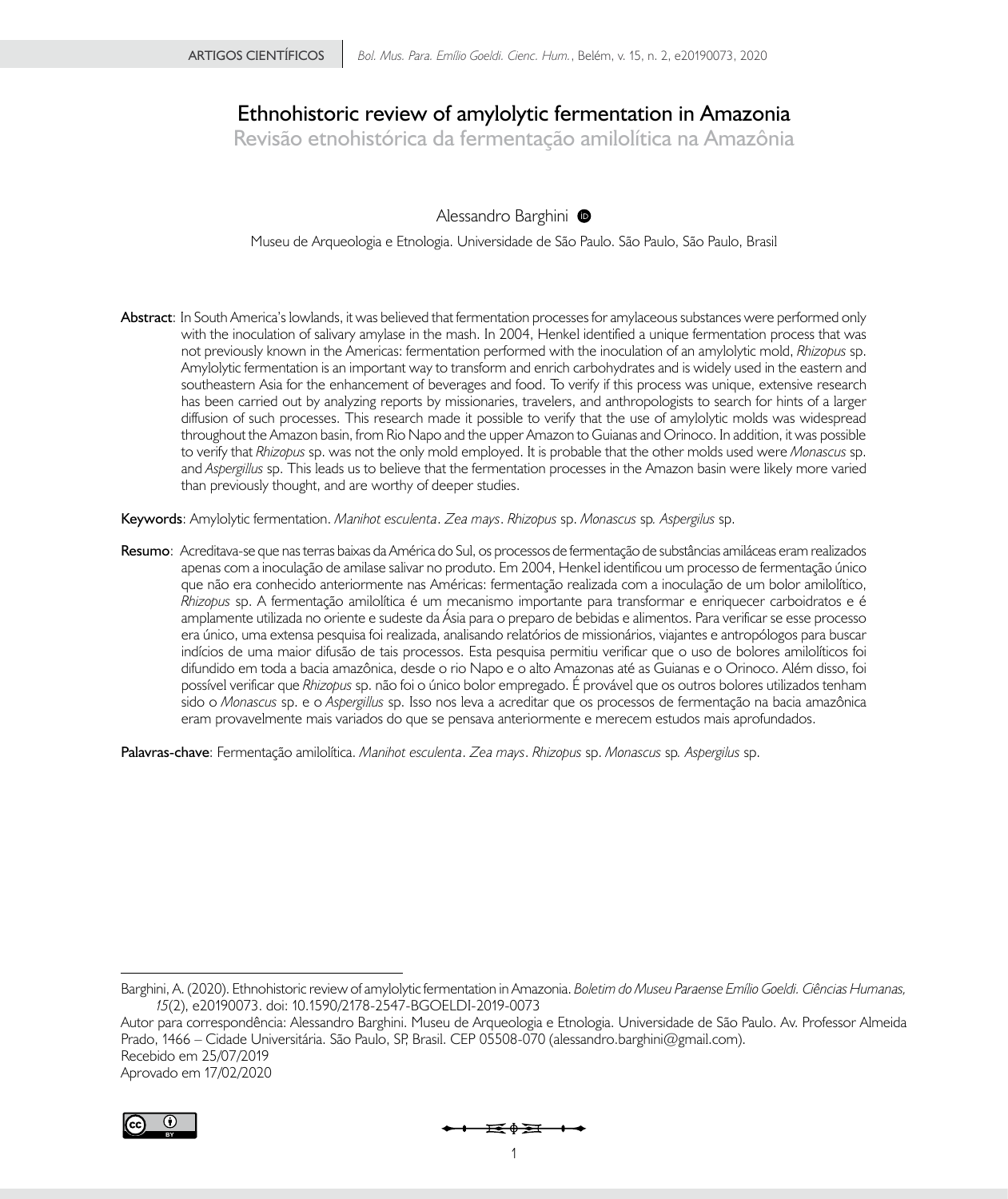Leer, por lo pronto, es una actividad posterior a la de escribir: más resignada, más mas civil, más intelectual. [\(Borges, 1954](#page-19-0), p. 8)

# **INTRODUCTION**

South America's fermented beverages have always been a feature described extensively by its earliest chroniclers and later by travelers and anthropologists. In the case of sugary fruit, fermentation was obtained through wild yeasts. In the case of amylaceous substances, such as corn (*Zea mays*) and manioc (*Manihot esculenta*), it was generally believed that fermentation was obtained only through the inoculation of salivary amylase after chewing. Only in the Andes was fermentation also obtained through the pregermination of corn (*chicha de Jora*) in addition to chewing. In order to avoid misunderstanding, we will use the term manioc (bitter or sweet) for the raw material, and cassava only to designate manioc formed in bread.

Anthropological and archeological studies [\(Cooper,](#page-19-1) [1949](#page-19-1); [Cutler & Cardenas, 1947;](#page-19-2) [La Barre, 1970;](#page-20-0) [Moore,](#page-20-1)  [1989](#page-20-1)) have detailed the processes, but never supplemented with biological analyses. [Schwerin \(1971\),](#page-21-0) in a detailed review of the process of manioc fermentation in South American low lands including the mapping of traditional manioc processing techniques, wrote: "nutritional analysis needs to take native methods of preparation into account if we are to fully understand the nutritional balance of any group under study" ([Schwerin, 1971,](#page-21-0) p. 23). Unfortunately, the only in-depth analyses were made on the manioc detoxification process (*e.g.* [Ampe & Brauman, 1995;](#page-18-0) [Dufour,](#page-19-3)  [1995](#page-19-3); [Montagnac et al., 2009](#page-20-2); [Padmaja & Steinkraus, 1995\)](#page-21-1). Despite extensive anthropological studies on the subject, until a few years ago the biological study of these processes was limited. A global review of cereal fermentation processes carried out in 1999 [\(Haard et al., 1999\)](#page-20-3) pointed out that, while extensive studies on fermentation processes existed for Africa and countries in the Asia-Pacific region, for Latin America "over the past 15 years relatively little experimental work has been conducted in this field. Furthermore, over the past five years, there has been practically no published data on the subject" ([Haard et al., 1999,](#page-20-3) p. 112). With a growing interest in fermentation processes, some studies have been carried out recently on the processes still in use among indigenous populations, which offer a new point of view on the meaning of fermented beverages. For example, laboratory analyses [\(Almeida et al., 2007;](#page-18-1) [Colehour et al.,](#page-19-4)  [2014](#page-19-4); L. [Ramos, 2013](#page-21-2); [Gomes et al., 2009\)](#page-19-5) revealed that traditional fermented beverages in many cases were not alcoholic or had a low alcohol concentration. This confirms what many chroniclers and anthropologists wrote, that fermented beverages were primarily a food and not a drink meant to inebriate [\(Barghini, 2018](#page-18-2)).

An important laboratory analysis was conducted by [\(Henkel, 2004](#page-20-4), [2005\)](#page-20-5) in which he experimentally verified that a traditional Wapishana fermented beverage was obtained through double fermentation: a solid-based amylolytic fermentation with *Rhizopus* sp. combined with a liquid-based ambient yeast fermentation. Up until this study, it was believed that amylolytic fermentation was only used in Asia. Since Henkel's articles, seven documents appeared online that show that the same process described among the Wapishana is still in use in native groups between the Guianas and the upper Rio Negro [\(Rigo, 2013](#page-21-3); Wapichana, 2013; L. [Ramos, 2013;](#page-21-2) [Rival, 2016,](#page-21-4) [2015](#page-21-5); Villas-Bôas, 2016; [Ramos](#page-21-6) [Amaral, 2019\)](#page-21-6). Unfortunately, currently native populations are strongly influenced by Western society, and it is increasingly difficult to reconstruct traditional processes. For this reason, it is necessary to try to reconstruct those processes starting from summary descriptions of ancient witnesses, even if these accounts are often biased by an ethnocentric perspective.

Amylolytic mold fermentation is easy to identify in travelers' reports because the term 'mold' is used in most descriptions. In most cases, the double fermentation - the first with a dry (or wet or humid) base and the second with a liquid base- represents a clearly distinguishable feature. A short description of the traditional process and new amylolytic fermentation will help to clarify the difference.

The processes of making fermented beverages in the South American low lands follow different paths.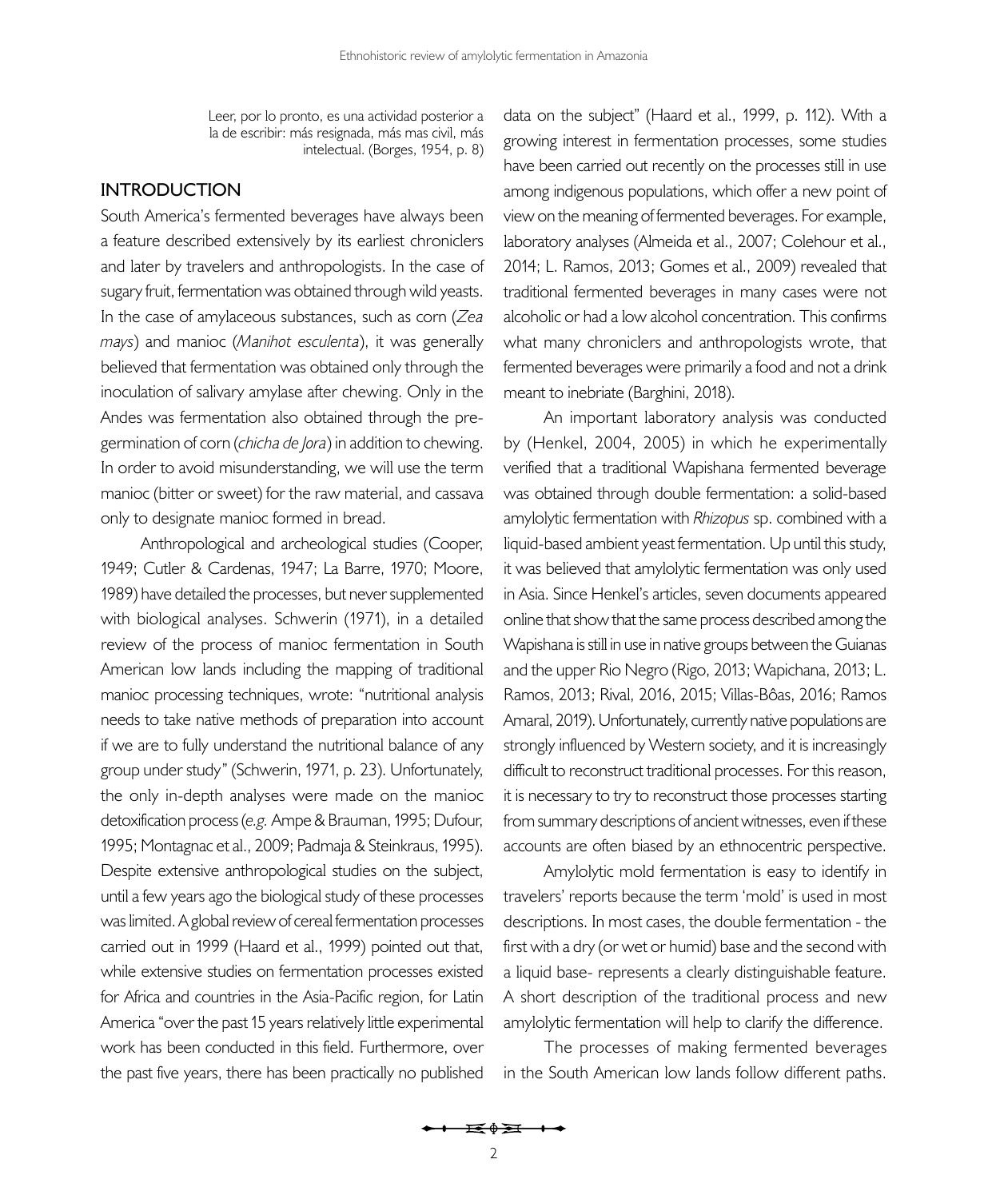The basic principle in all processes is to introduce salivary amylase into the mash to facilitate the transformation of complex carbohydrates into monosaccharides. In the case of maize, the grains can be reduced to ground flour ([Cutler & Cardenas, 1947](#page-19-2)), or the grains can even be chewed whole until they are reduced to a mash [\(Orbigny,](#page-20-6)  [1859](#page-20-6), p. 466). In the case of manioc, processes are more complex. As shown by [Schwerin \(1971\),](#page-21-0) cassava can be roasted, boiled, grated, fermented, or made into bread.

Once the first preparation is made, part of the material is chewed, inoculating the mash with salivary amylase, and is then mixed with the rest of the mash in a container in which water is added and generally boiled several times, boiled sweet potatoes may be added. Once cooled, the mash is left to ferment in a liquid state for a period ranging from one to several days. Salivary amylase allows the reduction of complex carbohydrates into monosaccharides. Depending on the duration of fermentation, the final product may have an alcohol content of less than one percent or may reach four to six percent alcohol [\(Steinkraus, 1983](#page-21-7); [Campbell-Platt, 1987;](#page-19-6) Barghini, 2004). The common element among the wide array of processes used is the fact that there is no intermediate stage between the chewing phase and mixing the chewed material with the rest of the product.

In the case of fermentation with amylolytic molds, the process is different. After its preliminary preparation, the mash is inoculated with a mold and is left to ferment for a few days in a dry, or rather in a humid, base. The mold, with its amylolytic proprieties, breaks complex carbohydrates into monosaccharides, allowing subsequent fermentation. Once the mash is covered with mold, it is dissolved in water, where it undergoes alcoholic fermentation or lactic acid fermentation, this time in liquid form. In a few cases, the fermentation is limited to the amylolytic phase, when the moist mash produces a high-grade alcoholic liquid. This is the process followed in Japan, China, and southeastern Asia for the production of fermented rice-based beverages [\(Lee, 1999\)](#page-20-7).

Most of the documents are not detailed enough to accurately reconstruct the production sequences. The processes probably followed variations between different ethnic groups. It is possible to reconstruct in principle the sequences of traditional wild yeast fermentation and of the two large families of amylolytic processes: direct amylolytic fermentation and double fermentation with amylolytic fermentation added by fermentation with wild yeasts in water. The first sequence reflects the processes of the *Montaña* region, to which [Souza \(1875\)](#page-21-8) and [Martius \(1868 \[1820\]\)](#page-20-8) may be added, the second reflect the Guianese tradition [\(Figure 1](#page-2-0) to [3](#page-3-0)).

Since the procedures for the two processes are very different, it is possible to identify amylolytic fermentation in the descriptions of missionaries, travelers, and anthropologists, even when their testimony is not very accurate.



<span id="page-2-0"></span>Figure 1. Traditional processing.

<del>R</del>⊕<del>R</del>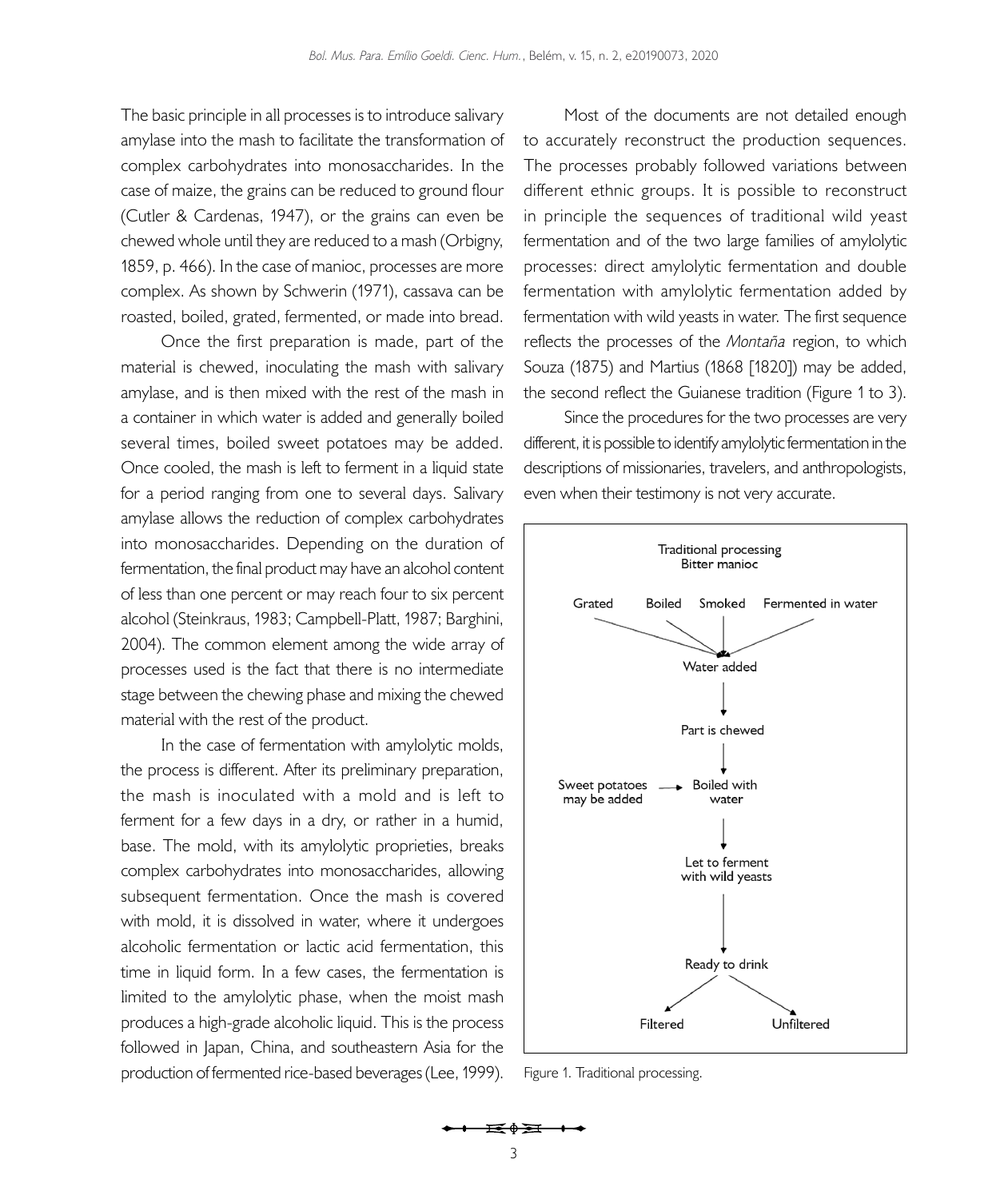

# **METHODOLOGY**

In the context of a broader study of South America's fermentation practices, the author carried out extensive research using large reference texts, such as [Steward's](#page-21-9)  ["Handbook of South American Indians" \(1948-1959\)](#page-21-9), [Murdock's "Atlas of World Cultures" \(1981\),](#page-20-9) and [Roth's](#page-21-10)  [An "Introductory study of the arts, crafts, and customs](#page-21-10) [of the Guiana Indians" \(1924\)](#page-21-10), and [Roth \(1929\)](#page-21-11) looking for processes that could be identified as amylolytic fermentation. Once the occurrence had been identified, access to the original source of the information, in the original language when possible, provided a more detailed description of the process. When this article was practically ready, it was possible to find Erikson's anthology of recipes of South American beers ["La pirogue ivre.](#page-19-7) [Bières traditionnelles en Amazonie" \(2004\)](#page-19-7) (which was also recommended by two peer reviewers), in which 6



Figure 2. Amylolytic fermentation, direct fermentation. Figure 3. Amylolytic fermentation, double fermentation.

<span id="page-3-0"></span>additional occurrences of amylolytic fermentations were encountered. Some of the information was extracted from texts not quoted in these volumes.

The research was executed in seven languages: English, French, Spanish, Portuguese, Italian, German, and Latin. Research in the original languages has a double meaning. On the one hand, for many of the texts consulted there is no English translation, so reading the original text is the only way to access the detailed report. On the other hand, the analysis of these texts is fundamentally hermeneutic because the processes are not always described in a manner transparent to the reader. Anthropological analysis is often used to distinguish two types of descriptions, *emic*, or the perspective of the social group studied, and *etic*, or the perspective of the observer ([Harris, 1976](#page-20-10)). In reality, the analysis of texts is more complex. Native culture is filtered through the cultures of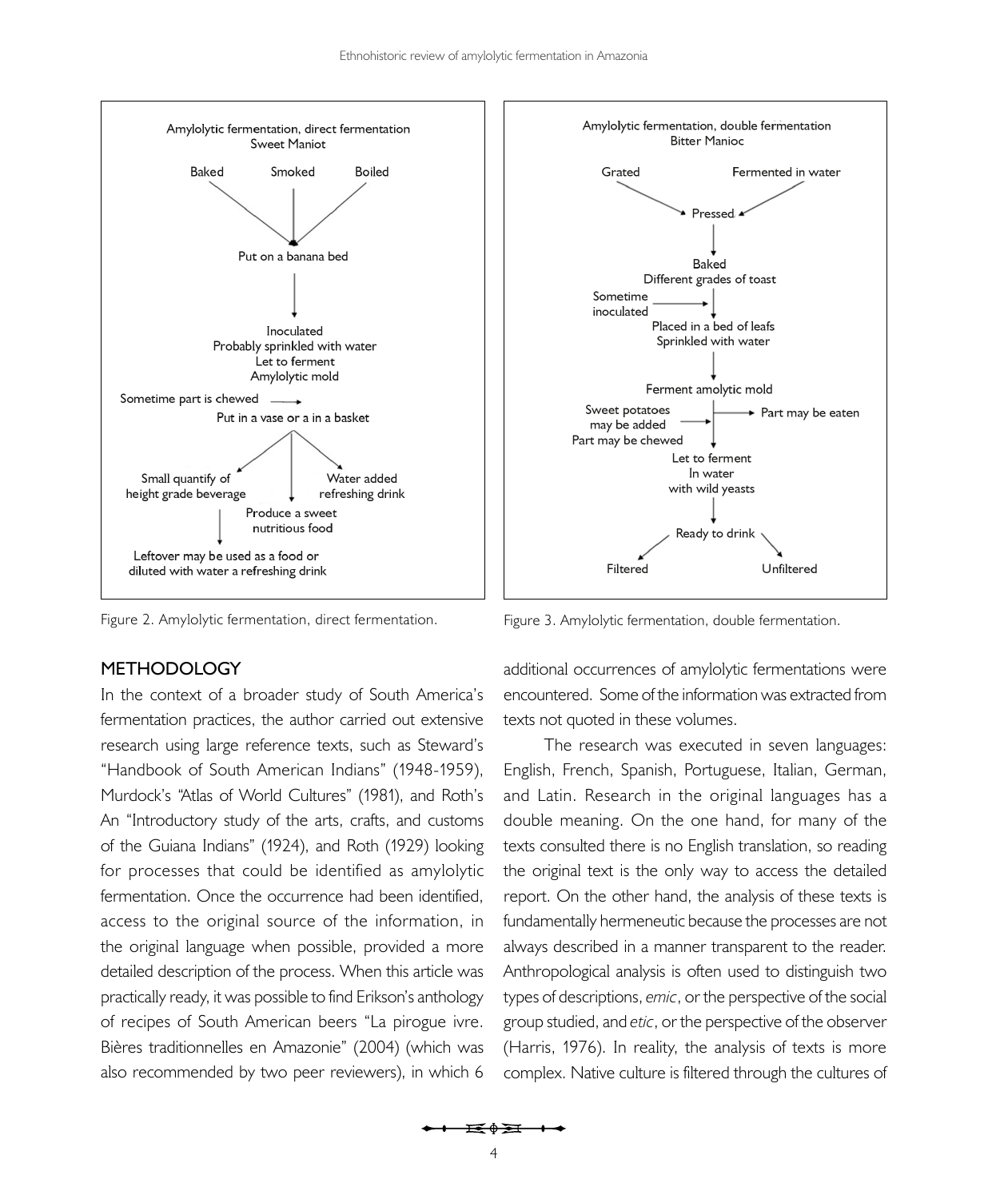the observers, each one has his own view of the world. Only by understanding the two subjective perspectives can we effectively understand the processes. It is true, in some cases, that the reference to amylolytic fermentation is direct; however, in other cases, only the careful reading of the texts allows a correct attribution.

The description of a fermentation process can be very detailed. [Henkel \(2004,](#page-20-4) [2005](#page-20-5)), for example, divides the process into 30 distinct phases. Since the description of the processes is not based on detailed testimonies, a synthetic codification has been created. In this study, the information contained in the analyzed sources were coded according to the following scheme:

- 1. Author: the author of the report.
- 2. Date: date of publication of the report. When the publication took place after the death of the author, the presumed date of the observation is used.
- 3. Raw material: main material used in fermentation, sweet manioc, bitter manioc and corn (*Zea mays*).
- 4. Preparation: the preliminary preparation. In the case of bitter manioc most, but not all of the processes start with the production of cassava bread.
- 5. Chewing: if the raw material undergoes a preliminary chewing.
- 6. Inoculum: if the inoculation of mold is explicitly indicated.
- 7. Color: color of the mold.
- 8. Local 1: location in which the amylolytic fermentation is performed.
- 9. Leaves: species of leaves used to cover the mash during fermentation.
- 10. Duration 1: duration of the amylolytic fermentation.
- 11. Chewing: if the mash is chewed before the second fermentation.
- 12. Local 2: location of the second fermentation.
- 13. Duration 2: duration of the fermentation in liquid form.
- 14. Name: name given to the product by the indigenous communities.
- 15. Name of the ethnic group.
- 16. Linguistic group

17. Geographical area, follows [Steward's classic division](#page-21-9)  [\(1948-1959\)](#page-21-9): Tribes of the *Montaña* and Yungas, Tribes of the Western Amazon Basin and Tribes of the Guianas [\(Gillin, 1948\)](#page-19-8).

# **RESULTS**

The results of the codification of the different occurrences of amylolytic fermentation are reproduced in [Table 1,](#page-5-0) and their geographic distribution is documented in [Figure 4.](#page-7-0)

The localization of the different processes as well as the linguistic group to which the processes belong is not always identifiable with certainty. Especially in ancient texts, one must essentially rely on the probable contacts of the observer, which however are not always clearly indicated, as in the case of [Gumilla \(2001 \[1791\]\),](#page-20-11) [Gilij \(1780-1784\)](#page-19-9), [Daniel \(2004 \[1750\]\)](#page-19-10). When was not possible to identify the exact localization of the occurrence, it was represented with a square. In other cases, as for Fusée-Aublet (1775) and for [Peckolt \(1878\)](#page-21-12), the indication is generic. When we come to more recent testimonies, such as Koch-Grünberg (1923 [1911]), rather than the identification of an ethnic group it is necessary to think about the identification of an area, since, directly or indirectly it seems that all the different ethnic groups encountered, by direct affirmation of the witness (*eg*. Koch-Grünberg, 1923 [1911]; [Farabee, 1924](#page-19-11); [Ramos](#page-21-6) [Amaral, 2019](#page-21-6)) practiced a similar process.

Since the reports do not come from researchers trying to document a process - as actually happens in the later texts ([Henkel, 2004,](#page-20-4) [2005](#page-20-5); [Rival, 2015](#page-21-5)) - the descriptions are synthetic, and most of the listed variables cannot be determined.

It was possible to identify 43 preparations from 32 authors. A review of some of the original citations is important to understand that the described processes are indeed amylolytic fermentation. For this reason, some of the original reports will be quoted to show the limitations and the value of the original descriptions. Translations, when not otherwise stated, are by the author of this article.

<del>i≼≬∑i +∢</del>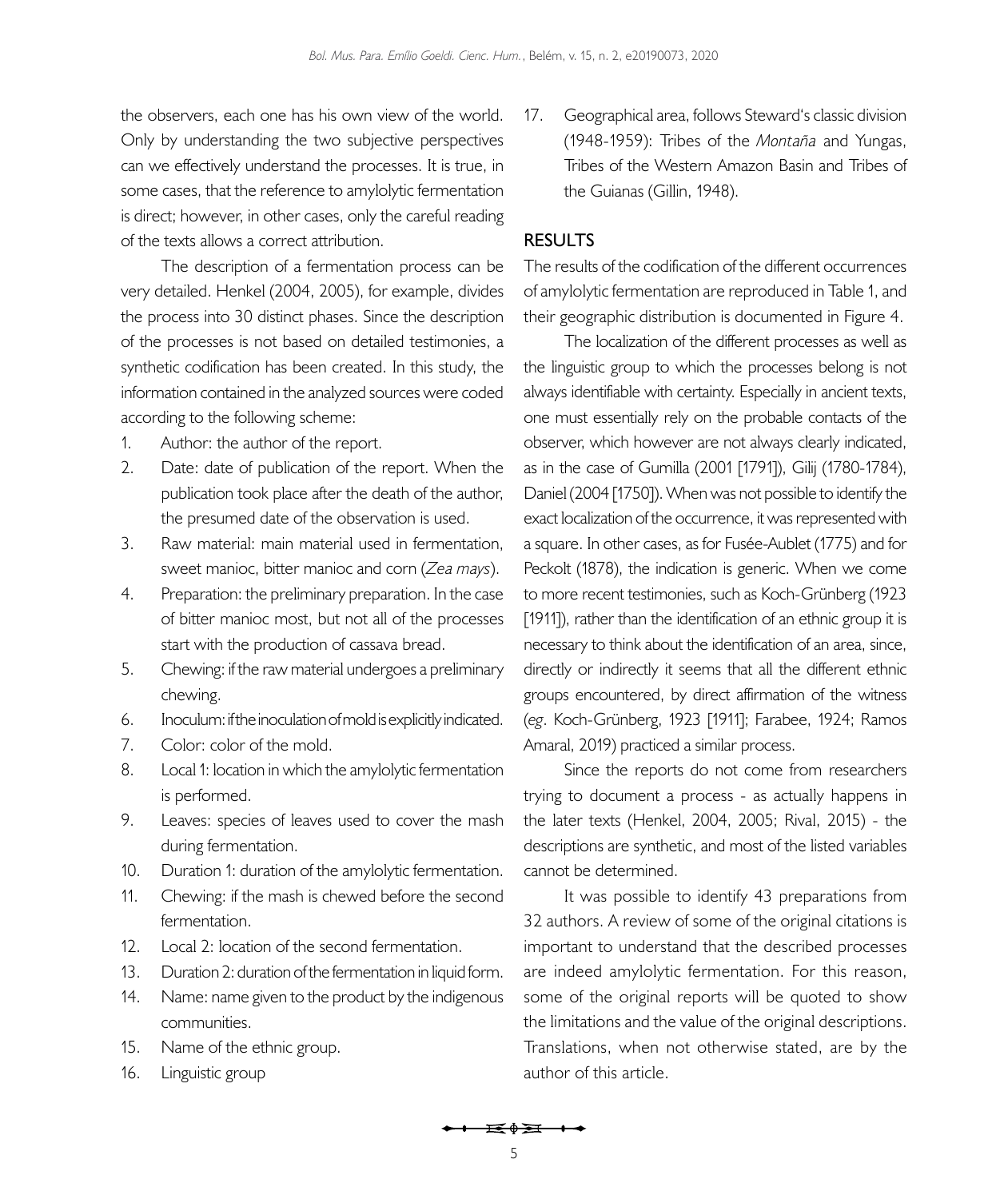| (Continue)                                                         | Geografic region    | Antilles                 | Guianas               | Montaña                                                                                                                                                                                                                                                                                                                                                                                                                                                                                                                                                              | Parà           | Guianas        | Guianas                                   | Guianas                      | Guianas       | Guianas             | Guianas             | Guianas        | Guianas                  | Amazon Basin<br>Western | Montaña                                                                                                                                                                                                                                                                                                                                                                                                                                                                                                                                                              | Amazonia       | Amazonia       | Amazon Basin<br>Western | Amazon Basin<br>Western                     | Amazon Basin<br>Western  | Guianas                  | Guianas                  | Montaña                                                                                                                                                                                                                                                                                                                                                                                                                                                                                                                                                              |
|--------------------------------------------------------------------|---------------------|--------------------------|-----------------------|----------------------------------------------------------------------------------------------------------------------------------------------------------------------------------------------------------------------------------------------------------------------------------------------------------------------------------------------------------------------------------------------------------------------------------------------------------------------------------------------------------------------------------------------------------------------|----------------|----------------|-------------------------------------------|------------------------------|---------------|---------------------|---------------------|----------------|--------------------------|-------------------------|----------------------------------------------------------------------------------------------------------------------------------------------------------------------------------------------------------------------------------------------------------------------------------------------------------------------------------------------------------------------------------------------------------------------------------------------------------------------------------------------------------------------------------------------------------------------|----------------|----------------|-------------------------|---------------------------------------------|--------------------------|--------------------------|--------------------------|----------------------------------------------------------------------------------------------------------------------------------------------------------------------------------------------------------------------------------------------------------------------------------------------------------------------------------------------------------------------------------------------------------------------------------------------------------------------------------------------------------------------------------------------------------------------|
|                                                                    | Linguistic group    | Arawak                   | Carib                 | Kichwa                                                                                                                                                                                                                                                                                                                                                                                                                                                                                                                                                               | Tupi ?         | Arawak O.      | Arawak O.                                 | Arawak O.                    | Arawak O.     | Arawak O            | Carib               | Guianas        | Guianas                  | Arawak                  | Kichwa                                                                                                                                                                                                                                                                                                                                                                                                                                                                                                                                                               | Amazonia       | Amazonia       | Colombia                | Ticuna                                      | Tukano                   | Carib                    | Carib                    | Chicham                                                                                                                                                                                                                                                                                                                                                                                                                                                                                                                                                              |
|                                                                    | Tribe or region     | Antilles                 | Guiana                | $\sum_{i=1}^{n}$                                                                                                                                                                                                                                                                                                                                                                                                                                                                                                                                                     | Santarem       | Orinoco        | Orinoco                                   | Orinoco                      | Orinoco       | Orinoco             | Makuxi              | Guianas        | Guianas                  | Kurripako               | Napo                                                                                                                                                                                                                                                                                                                                                                                                                                                                                                                                                                 | Amazonia       | Amazonia       | Colombia                | Ticuna                                      | Tukano                   | Makuxi                   | Taulipang                | jibaro                                                                                                                                                                                                                                                                                                                                                                                                                                                                                                                                                               |
|                                                                    | <b>Mame</b>         | Oüicou                   | Palinot               | Chaburaza                                                                                                                                                                                                                                                                                                                                                                                                                                                                                                                                                            | Mocororó       | Berría         | Parati                                    | Paia                         | Pajàuaru      | Jaràchi             | Pajauarú            | Paya           | Kouapaya-<br>vouarou     | Pajauarü                | Palanda-ayu                                                                                                                                                                                                                                                                                                                                                                                                                                                                                                                                                          | Paya           | Voua-paya      | Chicha                  | Pajauaru                                    | Payaurú                  | Paráckali                | Payuá                    | Sangúcha<br>Shiki                                                                                                                                                                                                                                                                                                                                                                                                                                                                                                                                                    |
|                                                                    | Duration 2          | $\mathbb{I}$             | $5 - 6$               | n/s                                                                                                                                                                                                                                                                                                                                                                                                                                                                                                                                                                  | $\vert\vert$   | Ш              | $\sim$<br>- 1<br>$\overline{\phantom{0}}$ | Ш                            | $\vert\vert$  | Ш                   | Ш                   | $\parallel$    | $\overline{\phantom{0}}$ | $3 - 5$                 | Ш                                                                                                                                                                                                                                                                                                                                                                                                                                                                                                                                                                    | $2 - 2$        | Ш              | $\frac{1}{4}$           | $2 - 3$                                     | $\overline{\phantom{0}}$ | $\overline{\phantom{0}}$ | $\overline{\phantom{0}}$ | $\sim$                                                                                                                                                                                                                                                                                                                                                                                                                                                                                                                                                               |
|                                                                    | [OCS]               | banano                   | day pot               | pot<br>$da\gamma$                                                                                                                                                                                                                                                                                                                                                                                                                                                                                                                                                    | day pot        | $day$ pot      | $day$ pot                                 | Ш                            | $\mathsf{I}$  | $\parallel$         | day pot             | Ш              | Ш                        | Ш                       | Ш                                                                                                                                                                                                                                                                                                                                                                                                                                                                                                                                                                    |                | Ш              | canoa                   | pot<br>$d\mathsf{a}$                        |                          | gourd                    | gourd                    |                                                                                                                                                                                                                                                                                                                                                                                                                                                                                                                                                                      |
|                                                                    | Direct fermentation |                          |                       | yes                                                                                                                                                                                                                                                                                                                                                                                                                                                                                                                                                                  |                |                |                                           |                              |               |                     |                     |                |                          | yes                     | yes                                                                                                                                                                                                                                                                                                                                                                                                                                                                                                                                                                  |                |                |                         | yes                                         |                          |                          |                          | yes                                                                                                                                                                                                                                                                                                                                                                                                                                                                                                                                                                  |
|                                                                    | Chuwing             | Ш                        | 11                    | $\vert\vert$                                                                                                                                                                                                                                                                                                                                                                                                                                                                                                                                                         | $\vert\vert$   | Ш              | $\parallel$                               | Ш                            | Ш             | Ш                   | Ш                   | $\parallel$    | Ш                        | $\mathsf{I}$            | Ш                                                                                                                                                                                                                                                                                                                                                                                                                                                                                                                                                                    | Ш              | $\parallel$    | 0q                      | II                                          | $\mathbb{I}$             | Ш                        | Ш                        | yes                                                                                                                                                                                                                                                                                                                                                                                                                                                                                                                                                                  |
|                                                                    | Duration 1          | $3 - 4$                  | 11                    | 4                                                                                                                                                                                                                                                                                                                                                                                                                                                                                                                                                                    | Ш              | Ш              | Ш                                         | Ш                            | Ш             | Ш                   | $4 - 5$             | $\parallel$    | Ш                        | Ш                       | Ш                                                                                                                                                                                                                                                                                                                                                                                                                                                                                                                                                                    | Ш              | Ш              | $15 - 20$               | 4<br>$\overleftarrow{\mathrm{o}}$<br>$\sim$ | H.                       | 4                        | $\sim$                   | $\sim$                                                                                                                                                                                                                                                                                                                                                                                                                                                                                                                                                               |
|                                                                    | Leaves              | cassava                  | η/s                   | platano                                                                                                                                                                                                                                                                                                                                                                                                                                                                                                                                                              | palma          | platano        | η/s                                       | leaf                         | leaf          | leaf                | embauba             | Ш              | $\parallel$              | embauba<br>banana/      | ayapanga                                                                                                                                                                                                                                                                                                                                                                                                                                                                                                                                                             |                | Ш              | banana                  | cassava                                     | Ш                        | banana                   | banana                   | banana                                                                                                                                                                                                                                                                                                                                                                                                                                                                                                                                                               |
|                                                                    | Place               | $\frac{1}{2}$            | hut                   | hut                                                                                                                                                                                                                                                                                                                                                                                                                                                                                                                                                                  | fL,            | Ш              | barbacot 1                                | barbacot 1                   | barbacot 1    | barbacot            | ground              | Ш              | Ш                        | sand                    | $\mid \mid$                                                                                                                                                                                                                                                                                                                                                                                                                                                                                                                                                          | Ш              | $\, \parallel$ | hut                     | Ш                                           | <b>hut</b>               | ground                   | barbacot 1               | hut                                                                                                                                                                                                                                                                                                                                                                                                                                                                                                                                                                  |
|                                                                    | Color               | red                      | Ш                     | red                                                                                                                                                                                                                                                                                                                                                                                                                                                                                                                                                                  | $\vert\vert$   | Ш              | red                                       | red?                         | red?          | red?                | Ш                   | Ш              | Purpurine                | Ш                       | scarlatto                                                                                                                                                                                                                                                                                                                                                                                                                                                                                                                                                            |                | purpurine      | yellow<br>green         | egg yolk-<br>brown                          | Ш                        |                          |                          | 11                                                                                                                                                                                                                                                                                                                                                                                                                                                                                                                                                                   |
|                                                                    | Inoculation         | $\parallel$              | 11                    | $\left. \right. \right. \left. \right. \left. \right. \left. \right. \left. \right. \left. \left. \right. \left. \right. \left. \right. \left. \left. \right. \right. \left. \left. \right. \left. \right. \left. \left. \right. \right. \left. \left. \right. \left. \left. \right. \right. \left. \left. \right. \right. \left. \left. \right. \left. \right. \left. \right. \left. \right. \left. \left. \right. \right. \left. \left. \right. \right. \left. \left. \right. \left. \left. \right. \right. \left. \left. \right. \right. \left. \left. \right. \$ | Ш              | Ш              | Ш                                         | Ш                            | $\parallel$   | $\vert\vert$        | Ш                   | Ш              | $\mathop{  }$            | Ш                       | $\left. \right. \right. \left. \right. \left. \right. \left. \right. \left. \right. \left. \left. \right. \left. \right. \left. \right. \left. \right. \left. \left. \right. \right. \left. \left. \right. \left. \left. \right. \right. \left. \left. \right. \right. \left. \left. \right. \left. \left. \right. \right. \left. \left. \right. \right. \left. \left. \right. \right. \left. \left. \right. \right. \left. \left. \right. \left. \left. \right. \right. \left. \left. \right. \right. \left. \left. \right. \left. \left. \right. \right. \left. \$ |                | $\vert\vert$   | $\tilde{\mathcal{L}}$   | $\mathop{  }$                               | Ш                        | Ш                        | Ш                        | $\left. \right. \right. \left. \right. \left. \right. \left. \right. \left. \right. \left. \left. \right. \left. \right. \left. \right. \left. \left. \right. \right. \left. \left. \right. \left. \left. \right. \right. \left. \left. \right. \left. \right. \left. \left. \right. \right. \left. \left. \right. \right. \left. \left. \right. \left. \left. \right. \right. \left. \left. \right. \right. \left. \left. \right. \right. \left. \left. \right. \right. \left. \left. \right. \left. \left. \right. \right. \left. \left. \right. \right. \left. \$ |
|                                                                    | Chewing             | $\mathop{\mathsf{C}}$    | 0                     | $\mathop{\mathsf{C}}$                                                                                                                                                                                                                                                                                                                                                                                                                                                                                                                                                | S              | 0u             | 0                                         | 0u                           | ě             | 0u                  | 0                   | $\overline{c}$ | 0q                       | 0                       | <b>PO</b>                                                                                                                                                                                                                                                                                                                                                                                                                                                                                                                                                            | S              | <b>PO</b>      | 0q                      | 0q                                          | part                     | 0                        | S                        | $\stackrel{\circ}{\scriptstyle\circ}$                                                                                                                                                                                                                                                                                                                                                                                                                                                                                                                                |
|                                                                    | Preparation         | baked                    | baked                 | boiled                                                                                                                                                                                                                                                                                                                                                                                                                                                                                                                                                               | n/s            | baked          | boiled                                    | baked                        | tosted        | burned              | baked               | baked          | baked                    | baked                   | baked                                                                                                                                                                                                                                                                                                                                                                                                                                                                                                                                                                | baked          | baked          | boiled                  | baked                                       | baked                    | baked                    | baked                    | rosted                                                                                                                                                                                                                                                                                                                                                                                                                                                                                                                                                               |
| Table 1. Amylolytic fermentation in Amazonia - list of occurrences | <b>Raw material</b> | Bitter manioc            | Bitter manioc         | Sweet manioc                                                                                                                                                                                                                                                                                                                                                                                                                                                                                                                                                         | Bitter manioc  | Bitter manioc  | Com                                       | Bitter manioc                | Bitter manioc | Bitter manioc       | Bitter manioc       | Bitter manioc  | Bitter manioc            | Bitter manioc           | Platano/S.M.                                                                                                                                                                                                                                                                                                                                                                                                                                                                                                                                                         | Bitter manioc  | Bitter manioc  | Com                     | Bitter manioc                               | Bitter manioc            | Bitter manioc            | Bitter manioc            | Sweet manioc                                                                                                                                                                                                                                                                                                                                                                                                                                                                                                                                                         |
|                                                                    | <b>Date</b>         | 1667                     | 1698                  | [1738]<br>1889                                                                                                                                                                                                                                                                                                                                                                                                                                                                                                                                                       | 2004<br>[1750] | [1791]<br>2001 | 1780-<br>1784                             | 1780-<br>1784                | 1780-<br>1784 | $\frac{1780}{1784}$ | 1888 [ca.]<br>1792] | 1775           | 1775                     | [1868]                  | 1854                                                                                                                                                                                                                                                                                                                                                                                                                                                                                                                                                                 | 1878           | 1878           | 1883                    | 1875                                        | 1921<br>[1905]           | [1911]<br>1923           | [1911]<br>1923           | 1923                                                                                                                                                                                                                                                                                                                                                                                                                                                                                                                                                                 |
|                                                                    | nodtuA              | Rochefort                | Grillet &<br>Bechamel | Maroni                                                                                                                                                                                                                                                                                                                                                                                                                                                                                                                                                               | Daniel         | Gumilla        | 這                                         | $\overleftarrow{\mathbb{G}}$ | Gilj          | 這                   | Ferreira            | Fusée-Aublet   | Fusée-Aublet             | Martius                 | Osculati                                                                                                                                                                                                                                                                                                                                                                                                                                                                                                                                                             | Peckolt        | Peckolt        | Crevaux                 | Souza                                       | Grünberg<br>Koch-        | Grünberg<br>Koch-        | Grünberg<br>Koch-        | Karsten                                                                                                                                                                                                                                                                                                                                                                                                                                                                                                                                                              |
|                                                                    | Number              | $\overline{\phantom{0}}$ | $\sim$                | $\sim$                                                                                                                                                                                                                                                                                                                                                                                                                                                                                                                                                               | 4              | $\overline{5}$ | $\circ$                                   | $\overline{\phantom{0}}$     | $\infty$      | $\circ$             | $\subseteq$         | $\equiv$       | $\overline{C}$           | $\tilde{\omega}$        | $\overline{4}$                                                                                                                                                                                                                                                                                                                                                                                                                                                                                                                                                       | $\overline{5}$ | $\frac{8}{5}$  | Þ                       | $\frac{8}{2}$                               | $\overline{6}$           | $\gtrsim$                | $\tilde{\sim}$           | $22\,$                                                                                                                                                                                                                                                                                                                                                                                                                                                                                                                                                               |

<span id="page-5-0"></span><del>छ≬⊠ ।◆</del> .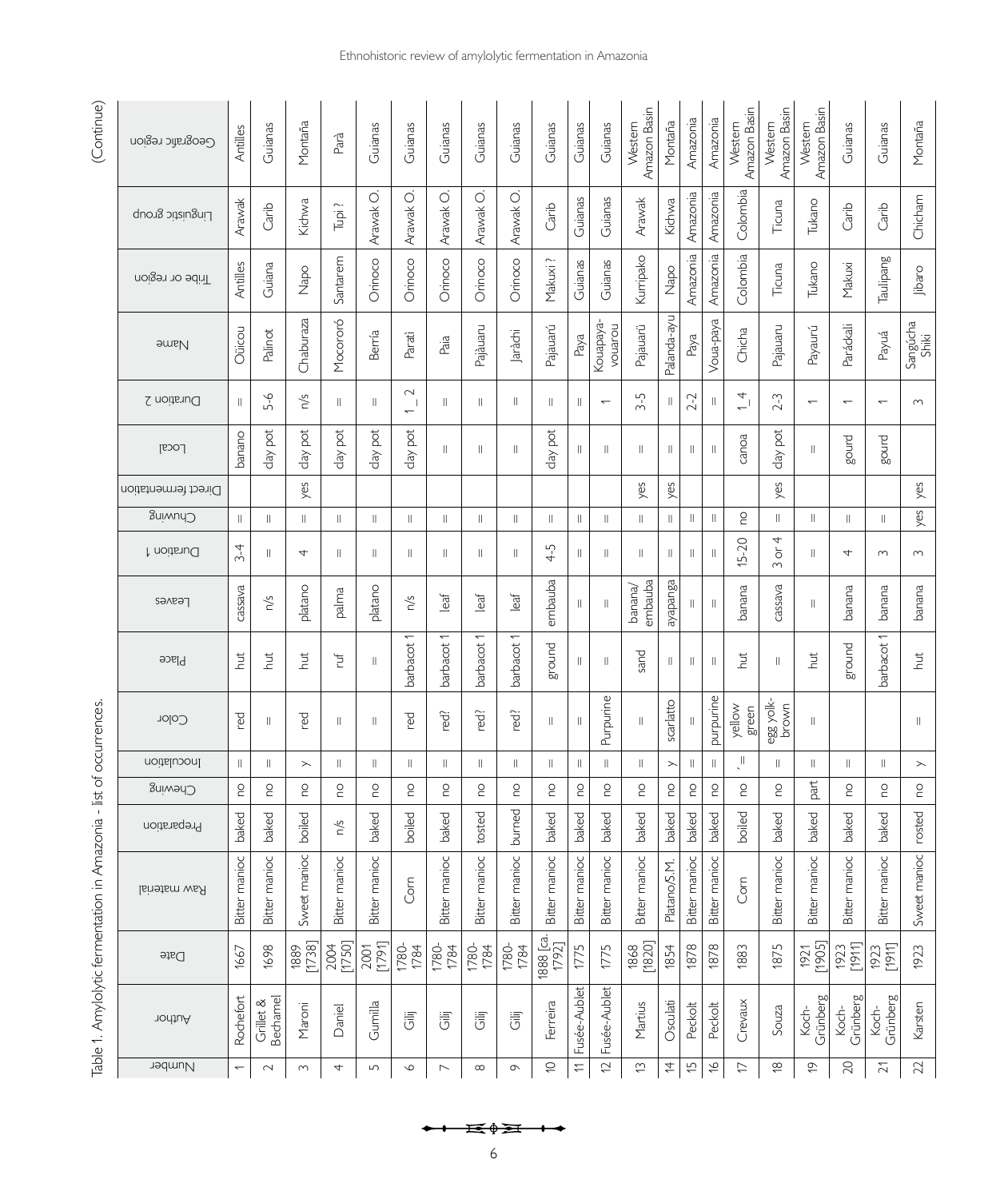# $(Conclusion)$ Table 1. (Conclusion)

| (Conclusion) | Geografic region    | Montaña               | Guianas               | Guianas                                                                                                                                                                                                                                                                                                                                                                                 | Guianas        | Nicaragua            | Guianas       | Guianas                 | Guianas                                                                                                                                                                                                                                                                                                                                                                                                                                                                                                                                                              | Guianas                                                                                                                                                                                                                                                                                                                                                                                                                                                                                                                                                              | Guianas                                                                                                                                                                                                                                                                                                                                                                                                                                                                                                                                                              | Guianas                                                                                                                                                                                                                                                                                                                                                                                                                                                                                                                                                              | Guianas                                                                                                                                                                                                                                                                                                                                                                                                                                                                                                                                                              | Guianas                                                                                                                                                                                                                                                                                                                                                                                                                                                                                                                                                              | Guianas                                                                                                                                                                                                                                                                                                                                                                                                                                                                                                                                                              | Amazon Basin<br>Western                                                                                                                                                                                                                                                                                                                                                                                                                                                                                                                                             | Antilles         | Amazon Basin<br>Western | Guianas                                          | Montaña                                                                                                                                                                                                                                                                                                                                                                                                                                                                                                                                                             | Guianas         | Amazon Basin<br>Western                                                                                                                                                                                                                                                                                                                                                                                                                                                                                                                                              |                                                                    |
|--------------|---------------------|-----------------------|-----------------------|-----------------------------------------------------------------------------------------------------------------------------------------------------------------------------------------------------------------------------------------------------------------------------------------------------------------------------------------------------------------------------------------|----------------|----------------------|---------------|-------------------------|----------------------------------------------------------------------------------------------------------------------------------------------------------------------------------------------------------------------------------------------------------------------------------------------------------------------------------------------------------------------------------------------------------------------------------------------------------------------------------------------------------------------------------------------------------------------|----------------------------------------------------------------------------------------------------------------------------------------------------------------------------------------------------------------------------------------------------------------------------------------------------------------------------------------------------------------------------------------------------------------------------------------------------------------------------------------------------------------------------------------------------------------------|----------------------------------------------------------------------------------------------------------------------------------------------------------------------------------------------------------------------------------------------------------------------------------------------------------------------------------------------------------------------------------------------------------------------------------------------------------------------------------------------------------------------------------------------------------------------|----------------------------------------------------------------------------------------------------------------------------------------------------------------------------------------------------------------------------------------------------------------------------------------------------------------------------------------------------------------------------------------------------------------------------------------------------------------------------------------------------------------------------------------------------------------------|----------------------------------------------------------------------------------------------------------------------------------------------------------------------------------------------------------------------------------------------------------------------------------------------------------------------------------------------------------------------------------------------------------------------------------------------------------------------------------------------------------------------------------------------------------------------|----------------------------------------------------------------------------------------------------------------------------------------------------------------------------------------------------------------------------------------------------------------------------------------------------------------------------------------------------------------------------------------------------------------------------------------------------------------------------------------------------------------------------------------------------------------------|----------------------------------------------------------------------------------------------------------------------------------------------------------------------------------------------------------------------------------------------------------------------------------------------------------------------------------------------------------------------------------------------------------------------------------------------------------------------------------------------------------------------------------------------------------------------|---------------------------------------------------------------------------------------------------------------------------------------------------------------------------------------------------------------------------------------------------------------------------------------------------------------------------------------------------------------------------------------------------------------------------------------------------------------------------------------------------------------------------------------------------------------------|------------------|-------------------------|--------------------------------------------------|---------------------------------------------------------------------------------------------------------------------------------------------------------------------------------------------------------------------------------------------------------------------------------------------------------------------------------------------------------------------------------------------------------------------------------------------------------------------------------------------------------------------------------------------------------------------|-----------------|----------------------------------------------------------------------------------------------------------------------------------------------------------------------------------------------------------------------------------------------------------------------------------------------------------------------------------------------------------------------------------------------------------------------------------------------------------------------------------------------------------------------------------------------------------------------|--------------------------------------------------------------------|
|              | Linguistic group    | Chibchan              | Carib                 | Carib                                                                                                                                                                                                                                                                                                                                                                                   | Carib          | Kiskito              | Carib         | $\overline{\mathbb{F}}$ | Carib                                                                                                                                                                                                                                                                                                                                                                                                                                                                                                                                                                | Arawak                                                                                                                                                                                                                                                                                                                                                                                                                                                                                                                                                               | Arawak                                                                                                                                                                                                                                                                                                                                                                                                                                                                                                                                                               | Arawak                                                                                                                                                                                                                                                                                                                                                                                                                                                                                                                                                               | Carib                                                                                                                                                                                                                                                                                                                                                                                                                                                                                                                                                                | Carib                                                                                                                                                                                                                                                                                                                                                                                                                                                                                                                                                                | Carib                                                                                                                                                                                                                                                                                                                                                                                                                                                                                                                                                                | Ticuna                                                                                                                                                                                                                                                                                                                                                                                                                                                                                                                                                              | Arawak           | Arawak                  | Carib                                            | Kichwa                                                                                                                                                                                                                                                                                                                                                                                                                                                                                                                                                              | Carib           | Ticuna                                                                                                                                                                                                                                                                                                                                                                                                                                                                                                                                                               |                                                                    |
|              | Tribe or region     | Motilon               | Makuxi                | Caribe                                                                                                                                                                                                                                                                                                                                                                                  | Wai Wais       | Miskito              | Guyana        | Wayapi                  | Makuxi                                                                                                                                                                                                                                                                                                                                                                                                                                                                                                                                                               | Wapichana                                                                                                                                                                                                                                                                                                                                                                                                                                                                                                                                                            | Wapichana                                                                                                                                                                                                                                                                                                                                                                                                                                                                                                                                                            | Wapichana                                                                                                                                                                                                                                                                                                                                                                                                                                                                                                                                                            | Makuxi                                                                                                                                                                                                                                                                                                                                                                                                                                                                                                                                                               | Makuxi                                                                                                                                                                                                                                                                                                                                                                                                                                                                                                                                                               | Makushi                                                                                                                                                                                                                                                                                                                                                                                                                                                                                                                                                              | Ticuna                                                                                                                                                                                                                                                                                                                                                                                                                                                                                                                                                              | Antilles         | Curripaco               | Vay-Vay                                          | $Z$ apara                                                                                                                                                                                                                                                                                                                                                                                                                                                                                                                                                           | Ingarikó        | Ticuna                                                                                                                                                                                                                                                                                                                                                                                                                                                                                                                                                               |                                                                    |
|              | <b>Hame</b>         | Chicha                | Paricari              | Paiwai                                                                                                                                                                                                                                                                                                                                                                                  | Paricari       | Puput sili           | no name       | Meyupapa                | Papakiri                                                                                                                                                                                                                                                                                                                                                                                                                                                                                                                                                             | Parakari                                                                                                                                                                                                                                                                                                                                                                                                                                                                                                                                                             | Parakari                                                                                                                                                                                                                                                                                                                                                                                                                                                                                                                                                             | pajuarú                                                                                                                                                                                                                                                                                                                                                                                                                                                                                                                                                              | pajuarú                                                                                                                                                                                                                                                                                                                                                                                                                                                                                                                                                              | Parakari                                                                                                                                                                                                                                                                                                                                                                                                                                                                                                                                                             | Parakari                                                                                                                                                                                                                                                                                                                                                                                                                                                                                                                                                             | Paiauaru                                                                                                                                                                                                                                                                                                                                                                                                                                                                                                                                                            | Ouïcou           | laraaki                 | Piracarri                                        | Allu aswa                                                                                                                                                                                                                                                                                                                                                                                                                                                                                                                                                           | Parakari        | Paiauaru                                                                                                                                                                                                                                                                                                                                                                                                                                                                                                                                                             |                                                                    |
|              | Duration 2          | $1-2$                 | $\sim$                | $\parallel$                                                                                                                                                                                                                                                                                                                                                                             | $\parallel$    | $3 - 4$              | Ш             | Ш                       | $\, \parallel$                                                                                                                                                                                                                                                                                                                                                                                                                                                                                                                                                       | $1 - 35$                                                                                                                                                                                                                                                                                                                                                                                                                                                                                                                                                             | $1 - 36$                                                                                                                                                                                                                                                                                                                                                                                                                                                                                                                                                             |                                                                                                                                                                                                                                                                                                                                                                                                                                                                                                                                                                      | several<br>days                                                                                                                                                                                                                                                                                                                                                                                                                                                                                                                                                      | Ш                                                                                                                                                                                                                                                                                                                                                                                                                                                                                                                                                                    | $\mathbb{I}$                                                                                                                                                                                                                                                                                                                                                                                                                                                                                                                                                         | $3 - 6$                                                                                                                                                                                                                                                                                                                                                                                                                                                                                                                                                             | months<br>$\sim$ | $\sim$                  | $\sim$<br>$\overleftarrow{\mathrm{o}}$<br>$\sim$ | $\sim$                                                                                                                                                                                                                                                                                                                                                                                                                                                                                                                                                              |                 | $\sim$<br>1 or                                                                                                                                                                                                                                                                                                                                                                                                                                                                                                                                                       |                                                                    |
|              | <b>Local</b>        | canoa                 | day pot               | Ш                                                                                                                                                                                                                                                                                                                                                                                       | Ш              | ground               | Ш             | Ш                       | $\parallel$                                                                                                                                                                                                                                                                                                                                                                                                                                                                                                                                                          | vassel                                                                                                                                                                                                                                                                                                                                                                                                                                                                                                                                                               | vassel                                                                                                                                                                                                                                                                                                                                                                                                                                                                                                                                                               | Ш                                                                                                                                                                                                                                                                                                                                                                                                                                                                                                                                                                    | vassel                                                                                                                                                                                                                                                                                                                                                                                                                                                                                                                                                               |                                                                                                                                                                                                                                                                                                                                                                                                                                                                                                                                                                      | eliconia                                                                                                                                                                                                                                                                                                                                                                                                                                                                                                                                                             | vassel                                                                                                                                                                                                                                                                                                                                                                                                                                                                                                                                                              | banana           | vassel                  | vassel                                           |                                                                                                                                                                                                                                                                                                                                                                                                                                                                                                                                                                     | Ш               | vassel                                                                                                                                                                                                                                                                                                                                                                                                                                                                                                                                                               |                                                                    |
|              | Direct fermentation |                       |                       |                                                                                                                                                                                                                                                                                                                                                                                         |                |                      |               |                         |                                                                                                                                                                                                                                                                                                                                                                                                                                                                                                                                                                      |                                                                                                                                                                                                                                                                                                                                                                                                                                                                                                                                                                      |                                                                                                                                                                                                                                                                                                                                                                                                                                                                                                                                                                      |                                                                                                                                                                                                                                                                                                                                                                                                                                                                                                                                                                      |                                                                                                                                                                                                                                                                                                                                                                                                                                                                                                                                                                      |                                                                                                                                                                                                                                                                                                                                                                                                                                                                                                                                                                      |                                                                                                                                                                                                                                                                                                                                                                                                                                                                                                                                                                      |                                                                                                                                                                                                                                                                                                                                                                                                                                                                                                                                                                     |                  |                         |                                                  | yes                                                                                                                                                                                                                                                                                                                                                                                                                                                                                                                                                                 |                 |                                                                                                                                                                                                                                                                                                                                                                                                                                                                                                                                                                      |                                                                    |
|              | Chuwing             | $\parallel$           | Ш                     | $\parallel$                                                                                                                                                                                                                                                                                                                                                                             | $\parallel$    | $\parallel$          | Ш             | Ш                       | $\vert\vert$                                                                                                                                                                                                                                                                                                                                                                                                                                                                                                                                                         | $\, \parallel$                                                                                                                                                                                                                                                                                                                                                                                                                                                                                                                                                       | $\lVert$                                                                                                                                                                                                                                                                                                                                                                                                                                                                                                                                                             | $\frac{0}{1}$                                                                                                                                                                                                                                                                                                                                                                                                                                                                                                                                                        | Ш                                                                                                                                                                                                                                                                                                                                                                                                                                                                                                                                                                    | $\mathop{\rm II}$                                                                                                                                                                                                                                                                                                                                                                                                                                                                                                                                                    | $\mathbb{I}$                                                                                                                                                                                                                                                                                                                                                                                                                                                                                                                                                         | $\ $                                                                                                                                                                                                                                                                                                                                                                                                                                                                                                                                                                | $\frac{0}{1}$    | <b>O</b>                | $\overline{C}$                                   | yes                                                                                                                                                                                                                                                                                                                                                                                                                                                                                                                                                                 | $\mathbb{I}$    | $\overline{C}$                                                                                                                                                                                                                                                                                                                                                                                                                                                                                                                                                       |                                                                    |
|              | Duration 1          | long                  | 4                     | Ш                                                                                                                                                                                                                                                                                                                                                                                       | $\parallel$    | months               | Ш             | Ш                       | $\sim$                                                                                                                                                                                                                                                                                                                                                                                                                                                                                                                                                               | $\sim$                                                                                                                                                                                                                                                                                                                                                                                                                                                                                                                                                               | 4                                                                                                                                                                                                                                                                                                                                                                                                                                                                                                                                                                    | $\sim$                                                                                                                                                                                                                                                                                                                                                                                                                                                                                                                                                               | Ш                                                                                                                                                                                                                                                                                                                                                                                                                                                                                                                                                                    | Ш                                                                                                                                                                                                                                                                                                                                                                                                                                                                                                                                                                    | $\sim$                                                                                                                                                                                                                                                                                                                                                                                                                                                                                                                                                               | 4                                                                                                                                                                                                                                                                                                                                                                                                                                                                                                                                                                   | ${}^{\infty}$    | $\sim$                  | LN<br>$\rm \overleftarrow{o}$<br>4               | $\overline{5}$<br>$\rm \overleftarrow{o}$<br>4                                                                                                                                                                                                                                                                                                                                                                                                                                                                                                                      | $\parallel$     | Ш                                                                                                                                                                                                                                                                                                                                                                                                                                                                                                                                                                    |                                                                    |
|              | Leaves              | $\parallel$           | banana                | banana                                                                                                                                                                                                                                                                                                                                                                                  | banana<br>Palm | Calathea<br>insignis | Ш             | Ш                       | $\lvert \rvert$                                                                                                                                                                                                                                                                                                                                                                                                                                                                                                                                                      | eliconia                                                                                                                                                                                                                                                                                                                                                                                                                                                                                                                                                             | eliconia                                                                                                                                                                                                                                                                                                                                                                                                                                                                                                                                                             | banana                                                                                                                                                                                                                                                                                                                                                                                                                                                                                                                                                               | banana                                                                                                                                                                                                                                                                                                                                                                                                                                                                                                                                                               | cassava                                                                                                                                                                                                                                                                                                                                                                                                                                                                                                                                                              | cassava                                                                                                                                                                                                                                                                                                                                                                                                                                                                                                                                                              | banana                                                                                                                                                                                                                                                                                                                                                                                                                                                                                                                                                              | banana           | musacea                 | banana                                           | panga<br>$\frac{1}{6}$                                                                                                                                                                                                                                                                                                                                                                                                                                                                                                                                              | banana          | banana                                                                                                                                                                                                                                                                                                                                                                                                                                                                                                                                                               |                                                                    |
|              | Place               | Sun                   | dark place            | beams<br>cross                                                                                                                                                                                                                                                                                                                                                                          | dark place     | smoke                | $\parallel$   | Ш                       | $\ $                                                                                                                                                                                                                                                                                                                                                                                                                                                                                                                                                                 | dark place                                                                                                                                                                                                                                                                                                                                                                                                                                                                                                                                                           | dark place                                                                                                                                                                                                                                                                                                                                                                                                                                                                                                                                                           | dark place                                                                                                                                                                                                                                                                                                                                                                                                                                                                                                                                                           | Ш                                                                                                                                                                                                                                                                                                                                                                                                                                                                                                                                                                    | $\mathbf{  }$                                                                                                                                                                                                                                                                                                                                                                                                                                                                                                                                                        | dark place                                                                                                                                                                                                                                                                                                                                                                                                                                                                                                                                                           | dark place                                                                                                                                                                                                                                                                                                                                                                                                                                                                                                                                                          | $\vert\vert$     | Ш                       | Ш                                                | basket                                                                                                                                                                                                                                                                                                                                                                                                                                                                                                                                                              | near fire       | Ш                                                                                                                                                                                                                                                                                                                                                                                                                                                                                                                                                                    | The symbol = means that the variable is not specified in the text. |
|              | Color               | $\lVert \cdot \rVert$ | withe                 | $\label{eq:1} \begin{array}{c} \vspace{0.1cm} \vspace{0.1cm} \vspace{0.1cm} \vspace{0.1cm} \vspace{0.1cm} \vspace{0.1cm} \vspace{0.1cm} \vspace{0.1cm} \vspace{0.1cm} \vspace{0.1cm} \vspace{0.1cm} \vspace{0.1cm} \vspace{0.1cm} \vspace{0.1cm} \vspace{0.1cm} \vspace{0.1cm} \vspace{0.1cm} \vspace{0.1cm} \vspace{0.1cm} \vspace{0.1cm} \vspace{0.1cm} \vspace{0.1cm} \vspace{0.1cm$ | withe          | gray                 | $\parallel$   | Ш                       | $\, \parallel$                                                                                                                                                                                                                                                                                                                                                                                                                                                                                                                                                       | withe                                                                                                                                                                                                                                                                                                                                                                                                                                                                                                                                                                | withe                                                                                                                                                                                                                                                                                                                                                                                                                                                                                                                                                                |                                                                                                                                                                                                                                                                                                                                                                                                                                                                                                                                                                      | $\vert\vert$                                                                                                                                                                                                                                                                                                                                                                                                                                                                                                                                                         | Ш                                                                                                                                                                                                                                                                                                                                                                                                                                                                                                                                                                    | withe                                                                                                                                                                                                                                                                                                                                                                                                                                                                                                                                                                | $\label{eq:1} \begin{array}{c} \prod_{i=1}^n \left\{ \begin{array}{c} \text{if } i \in \mathbb{N} \right\} \end{array} \end{array} \end{array}$                                                                                                                                                                                                                                                                                                                                                                                                                     | red              | Ш                       | 11                                               | red                                                                                                                                                                                                                                                                                                                                                                                                                                                                                                                                                                 | Ш               | $\, \parallel$                                                                                                                                                                                                                                                                                                                                                                                                                                                                                                                                                       |                                                                    |
|              | Inoculation         | $\parallel$           | $\, \parallel$        | $\parallel$                                                                                                                                                                                                                                                                                                                                                                             | $\parallel$    | $\parallel$          | Ш             | Ш                       | $\left. \right. \right. \left. \right. \left. \right. \left. \right. \left. \right. \left. \right. \left. \left. \right. \left. \right. \left. \right. \left. \left. \right. \right. \left. \left. \right. \left. \left. \right. \right. \left. \left. \right. \left. \right. \left. \left. \right. \right. \left. \left. \right. \right. \left. \left. \right. \right. \left. \left. \right. \right. \left. \left. \right. \left. \left. \right. \right. \left. \left. \right. \right. \left. \left. \right. \right. \left. \left. \right. \left. \left. \right. \$ | $\left. \right. \right. \left. \right. \left. \right. \left. \right. \left. \right. \left. \right. \left. \left. \right. \left. \right. \left. \right. \left. \left. \right. \right. \left. \left. \right. \left. \left. \right. \right. \left. \left. \right. \right. \left. \left. \right. \left. \left. \right. \right. \left. \left. \right. \right. \left. \left. \right. \right. \left. \left. \right. \right. \left. \left. \right. \left. \left. \right. \right. \left. \left. \right. \right. \left. \left. \right. \right. \left. \left. \right. \left. \$ | $\left. \right. \right. \left. \right. \left. \right. \left. \right. \left. \right. \left. \right. \left. \left. \right. \left. \right. \left. \right. \left. \left. \right. \right. \left. \left. \right. \left. \left. \right. \right. \left. \left. \right. \right. \left. \left. \right. \left. \left. \right. \right. \left. \left. \right. \right. \left. \left. \right. \right. \left. \left. \right. \right. \left. \left. \right. \left. \left. \right. \right. \left. \left. \right. \right. \left. \left. \right. \right. \left. \left. \right. \left. \$ | $\left. \right. \right. \left. \right. \left. \right. \left. \right. \left. \right. \left. \left. \right. \left. \right. \left. \right. \left. \left. \right. \right. \left. \left. \right. \left. \right. \left. \left. \right. \right. \left. \left. \right. \left. \left. \right. \right. \left. \left. \right. \right. \left. \left. \right. \left. \right. \left. \right. \left. \right. \left. \left. \right. \right. \left. \left. \right. \right. \left. \left. \right. \left. \left. \right. \right. \left. \left. \right. \right. \left. \left. \right. \$ | $\left. \right. \right. \left. \right. \left. \right. \left. \right. \left. \right. \left. \left. \right. \left. \right. \left. \right. \left. \right. \left. \left. \right. \right. \left. \left. \right. \left. \left. \right. \right. \left. \left. \right. \right. \left. \left. \right. \left. \left. \right. \right. \left. \left. \right. \right. \left. \left. \right. \right. \left. \left. \right. \right. \left. \left. \right. \left. \left. \right. \right. \left. \left. \right. \right. \left. \left. \right. \right. \left. \left. \right. \left. \$ | $\left. \right. \right. \left. \right. \left. \right. \left. \right. \left. \right. \left. \left. \right. \left. \right. \left. \right. \left. \right. \left. \left. \right. \right. \left. \left. \right. \left. \left. \right. \right. \left. \left. \right. \right. \left. \left. \right. \left. \left. \right. \right. \left. \left. \right. \right. \left. \left. \right. \right. \left. \left. \right. \left. \left. \right. \right. \left. \left. \right. \right. \left. \left. \right. \right. \left. \left. \right. \left. \left. \right. \right. \left. \$ | $\left. \right. \right. \left. \right. \left. \right. \left. \right. \left. \right. \left. \left. \right. \left. \right. \left. \right. \left. \right. \left. \left. \right. \right. \left. \left. \right. \left. \left. \right. \right. \left. \left. \right. \right. \left. \left. \right. \left. \left. \right. \right. \left. \left. \right. \right. \left. \left. \right. \right. \left. \left. \right. \right. \left. \left. \right. \left. \left. \right. \right. \left. \left. \right. \right. \left. \left. \right. \right. \left. \left. \right. \left. \$ | $\left. \right. \right. \left. \right. \left. \right. \left. \right. \left. \right. \left. \left. \right. \left. \right. \left. \right. \left. \left. \right. \right. \left. \left. \right. \left. \left. \right. \right. \left. \left. \right. \left. \right. \left. \left. \right. \right. \left. \left. \right. \left. \left. \right. \right. \left. \left. \right. \right. \left. \left. \right. \right. \left. \left. \right. \right. \left. \left. \right. \left. \left. \right. \right. \left. \left. \right. \right. \left. \left. \right. \left. \left. \$ | S                | S                       |                                                  | $\left. \right. \right. \left. \right. \left. \right. \left. \right. \left. \right. \left. \left. \right. \left. \right. \left. \right. \left. \left. \right. \right. \left. \left. \right. \left. \left. \right. \right. \left. \left. \right. \left. \right. \left. \left. \right. \right. \left. \left. \right. \left. \left. \right. \right. \left. \left. \right. \right. \left. \left. \right. \right. \left. \left. \right. \right. \left. \left. \right. \left. \left. \right. \right. \left. \left. \right. \right. \left. \left. \right. \left. \left. \$ | $\!$            | $\left. \right. \right. \left. \right. \left. \right. \left. \right. \left. \right. \left. \left. \right. \left. \right. \left. \right. \left. \right. \left. \left. \right. \left. \right. \left. \left. \right. \right. \left. \left. \right. \left. \left. \right. \right. \left. \left. \right. \right. \left. \left. \right. \left. \right. \left. \left. \right. \right. \left. \left. \right. \right. \left. \left. \right. \right. \left. \left. \right. \right. \left. \left. \right. \left. \left. \right. \right. \left. \left. \right. \right. \left. \$ |                                                                    |
|              | Chewing             | $\overline{C}$        | $\mathop{\mathsf{e}}$ | $\overline{c}$                                                                                                                                                                                                                                                                                                                                                                          | $\overline{C}$ | S                    | Ш             | $\lVert$                | $\overline{C}$                                                                                                                                                                                                                                                                                                                                                                                                                                                                                                                                                       | 9D                                                                                                                                                                                                                                                                                                                                                                                                                                                                                                                                                                   | 0u                                                                                                                                                                                                                                                                                                                                                                                                                                                                                                                                                                   | 0q                                                                                                                                                                                                                                                                                                                                                                                                                                                                                                                                                                   | <b>O</b>                                                                                                                                                                                                                                                                                                                                                                                                                                                                                                                                                             | $\mathop{\mathsf{S}}$                                                                                                                                                                                                                                                                                                                                                                                                                                                                                                                                                | $\epsilon$                                                                                                                                                                                                                                                                                                                                                                                                                                                                                                                                                           | $\overline{c}$                                                                                                                                                                                                                                                                                                                                                                                                                                                                                                                                                      | $\overline{C}$   | yes                     | o<br>C                                           | $\overline{C}$                                                                                                                                                                                                                                                                                                                                                                                                                                                                                                                                                      | $\overline{C}$  | <b>OU</b>                                                                                                                                                                                                                                                                                                                                                                                                                                                                                                                                                            |                                                                    |
|              | Preparation         | treated<br><u>ime</u> | baked                 | baked                                                                                                                                                                                                                                                                                                                                                                                   | baked          | boiled               | baked         | baked                   | baked                                                                                                                                                                                                                                                                                                                                                                                                                                                                                                                                                                | baked                                                                                                                                                                                                                                                                                                                                                                                                                                                                                                                                                                | baked                                                                                                                                                                                                                                                                                                                                                                                                                                                                                                                                                                | baked                                                                                                                                                                                                                                                                                                                                                                                                                                                                                                                                                                | baked                                                                                                                                                                                                                                                                                                                                                                                                                                                                                                                                                                | baked                                                                                                                                                                                                                                                                                                                                                                                                                                                                                                                                                                | baked                                                                                                                                                                                                                                                                                                                                                                                                                                                                                                                                                                | baked                                                                                                                                                                                                                                                                                                                                                                                                                                                                                                                                                               | baked<br>half    | baked                   | Baked                                            | smoked                                                                                                                                                                                                                                                                                                                                                                                                                                                                                                                                                              | baked           | Baked                                                                                                                                                                                                                                                                                                                                                                                                                                                                                                                                                                |                                                                    |
|              | <b>Raw material</b> | Com                   | Bitter manioc         | Bitter manioc                                                                                                                                                                                                                                                                                                                                                                           | Bitter manioc  | Gm                   | Bitter manioc | Bitter manioc           | Bitter manioc                                                                                                                                                                                                                                                                                                                                                                                                                                                                                                                                                        | Bitter manioc                                                                                                                                                                                                                                                                                                                                                                                                                                                                                                                                                        | Bitter manioc                                                                                                                                                                                                                                                                                                                                                                                                                                                                                                                                                        | Bitter manioc                                                                                                                                                                                                                                                                                                                                                                                                                                                                                                                                                        | Bitter manioc                                                                                                                                                                                                                                                                                                                                                                                                                                                                                                                                                        | Bitter manioc                                                                                                                                                                                                                                                                                                                                                                                                                                                                                                                                                        | Bitter manioc                                                                                                                                                                                                                                                                                                                                                                                                                                                                                                                                                        | Bitter manioc                                                                                                                                                                                                                                                                                                                                                                                                                                                                                                                                                       | Bitter manioc    | Bitter manioc           | Bitter manioc                                    | Sweet manioc                                                                                                                                                                                                                                                                                                                                                                                                                                                                                                                                                        | Bitter manioc   | Bitter manioc                                                                                                                                                                                                                                                                                                                                                                                                                                                                                                                                                        |                                                                    |
|              | $\Box$ ate          | 1918                  | 1924                  | 1924                                                                                                                                                                                                                                                                                                                                                                                    | 1924           | 1932                 | 1948-<br>1959 | 1972                    | 2000                                                                                                                                                                                                                                                                                                                                                                                                                                                                                                                                                                 | 2004                                                                                                                                                                                                                                                                                                                                                                                                                                                                                                                                                                 | 2005                                                                                                                                                                                                                                                                                                                                                                                                                                                                                                                                                                 | 2013                                                                                                                                                                                                                                                                                                                                                                                                                                                                                                                                                                 | 2013                                                                                                                                                                                                                                                                                                                                                                                                                                                                                                                                                                 | 2015                                                                                                                                                                                                                                                                                                                                                                                                                                                                                                                                                                 | 2015                                                                                                                                                                                                                                                                                                                                                                                                                                                                                                                                                                 | 2016                                                                                                                                                                                                                                                                                                                                                                                                                                                                                                                                                                | [1665]<br>1999   | 2004                    | 1958                                             | 2004                                                                                                                                                                                                                                                                                                                                                                                                                                                                                                                                                                | 2019            | 2013                                                                                                                                                                                                                                                                                                                                                                                                                                                                                                                                                                 |                                                                    |
|              | nodtuA              | De Booy               | Farabee               | Farabee                                                                                                                                                                                                                                                                                                                                                                                 | Farabee        | Conzemius            | Rouse         | Grenand                 | Elias et al                                                                                                                                                                                                                                                                                                                                                                                                                                                                                                                                                          | Henkel                                                                                                                                                                                                                                                                                                                                                                                                                                                                                                                                                               | Henkel                                                                                                                                                                                                                                                                                                                                                                                                                                                                                                                                                               | Wapichana                                                                                                                                                                                                                                                                                                                                                                                                                                                                                                                                                            | Ramos<br>Ľ,                                                                                                                                                                                                                                                                                                                                                                                                                                                                                                                                                          | Rival                                                                                                                                                                                                                                                                                                                                                                                                                                                                                                                                                                | Rival                                                                                                                                                                                                                                                                                                                                                                                                                                                                                                                                                                | Villas-Bôas                                                                                                                                                                                                                                                                                                                                                                                                                                                                                                                                                         | Breton           | Journet                 | Guppy                                            | Bilhaut                                                                                                                                                                                                                                                                                                                                                                                                                                                                                                                                                             | Ramos<br>Amaral | Rigo                                                                                                                                                                                                                                                                                                                                                                                                                                                                                                                                                                 |                                                                    |
| Table 1.     | Number              | 23                    | $\overline{24}$       | 25                                                                                                                                                                                                                                                                                                                                                                                      | 26             | 27                   | $28$          | $\mathcal{L}^{\circ}$   | $\rm 30$                                                                                                                                                                                                                                                                                                                                                                                                                                                                                                                                                             | $\widetilde{\widetilde{\phantom{m}}}\hspace{2mm}$                                                                                                                                                                                                                                                                                                                                                                                                                                                                                                                    | $\Im$                                                                                                                                                                                                                                                                                                                                                                                                                                                                                                                                                                | 33                                                                                                                                                                                                                                                                                                                                                                                                                                                                                                                                                                   | 34                                                                                                                                                                                                                                                                                                                                                                                                                                                                                                                                                                   | 35                                                                                                                                                                                                                                                                                                                                                                                                                                                                                                                                                                   | 36                                                                                                                                                                                                                                                                                                                                                                                                                                                                                                                                                                   | 57                                                                                                                                                                                                                                                                                                                                                                                                                                                                                                                                                                  | $38$             | $\approx$               | $\mathrel{\mathop{\mathbb{Q}}\nolimits}$         | $rac{4}{4}$                                                                                                                                                                                                                                                                                                                                                                                                                                                                                                                                                         | 42              | $\sqrt{4}$                                                                                                                                                                                                                                                                                                                                                                                                                                                                                                                                                           |                                                                    |

7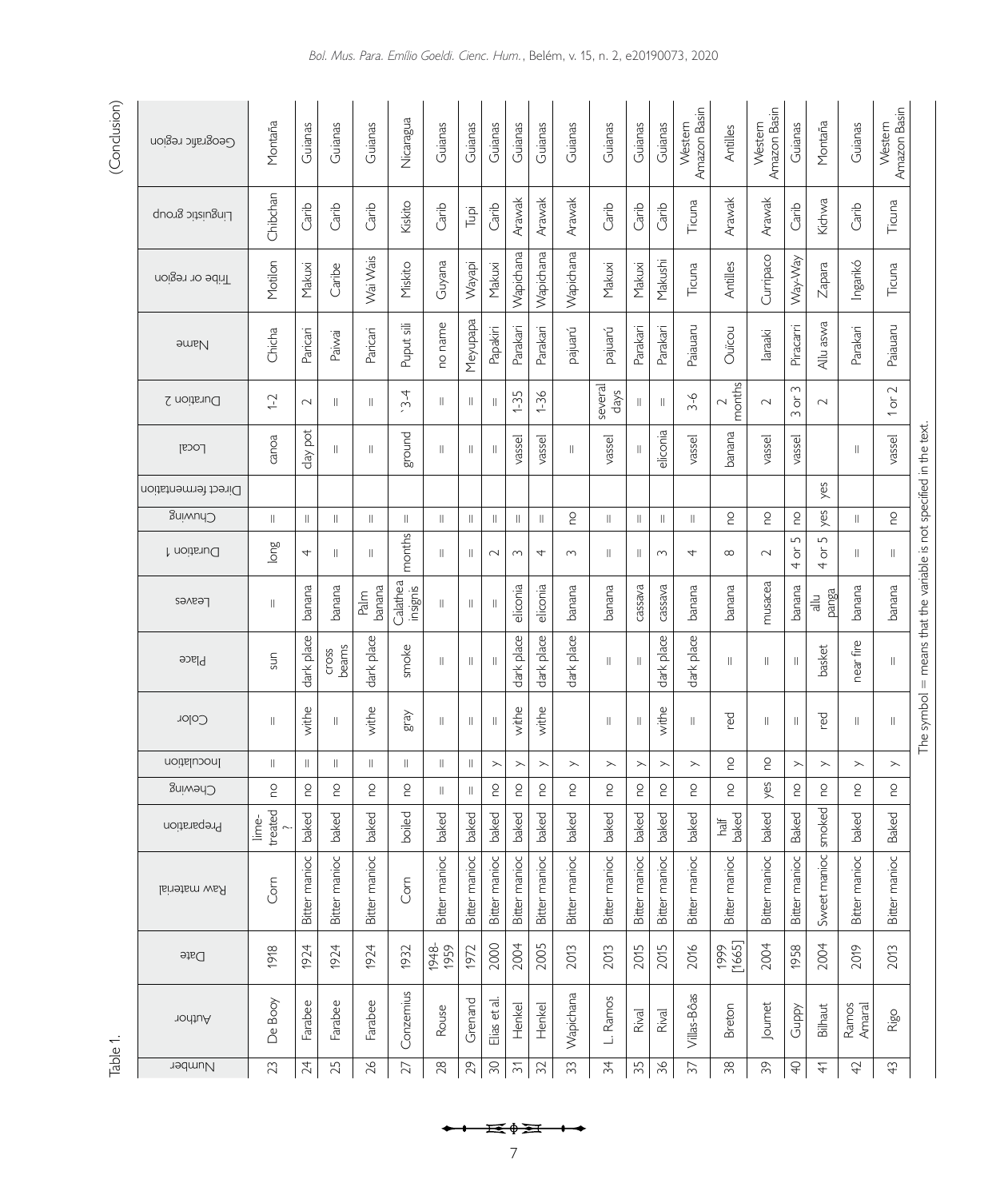

<span id="page-7-0"></span>Figure 4. Amylolytic fermentation in Amazonia.

The first nine descriptions of amylolytic fermentations come from six Jesuit missionaries between 1667 and 1780 and cover practically the entire Amazon basin, from the Rio Napo to the Guianas and the Orinoco and extend to the Caribbean islands. With their long permanent residence among the indigenous populations of Central and South America, missionaries had a deep understanding of their traditional way of life. Despite their strong ethnocentric bias, many Jesuit narratives are accurate and empathic. However, the details between their descriptions of different fermentations are not uniform. While descriptions by [Maroni \(1889 \[1738\]\)](#page-20-13)  and [Gilij \(1780-1784\)](#page-19-9) are especially detailed and specify

that the manioc was inoculated with a mold that forms spontaneously on the piles exposed to the elements, in other cases the information provided is limited. In the case of [Daniel \(2004 \[1750\]\)](#page-19-10), the only indication of amylolytic fermentation is that the loaves cassava bread were "set to rot on the roofs of the huts." ([Daniel, 2004 \[1750\]](#page-19-10), pp. 285-286). It should be stressed that the practice of drying cassava loaves on the roof of the huts was a traditional practice, but Daniel writes:

> They put these loaves in the quantity they want on the palm or straw of their huts, as to ferment, we'd better tell them to rot in the sun and rain already, day and night, until they create mold and hair, rot, and well sour. ([Daniel,](#page-19-10)  [2004 \[1750\]](#page-19-10), pp. 285-286)<sup>1</sup>.

म्क के क्य

<sup>&</sup>lt;sup>1</sup> Translated from the original Portuguese.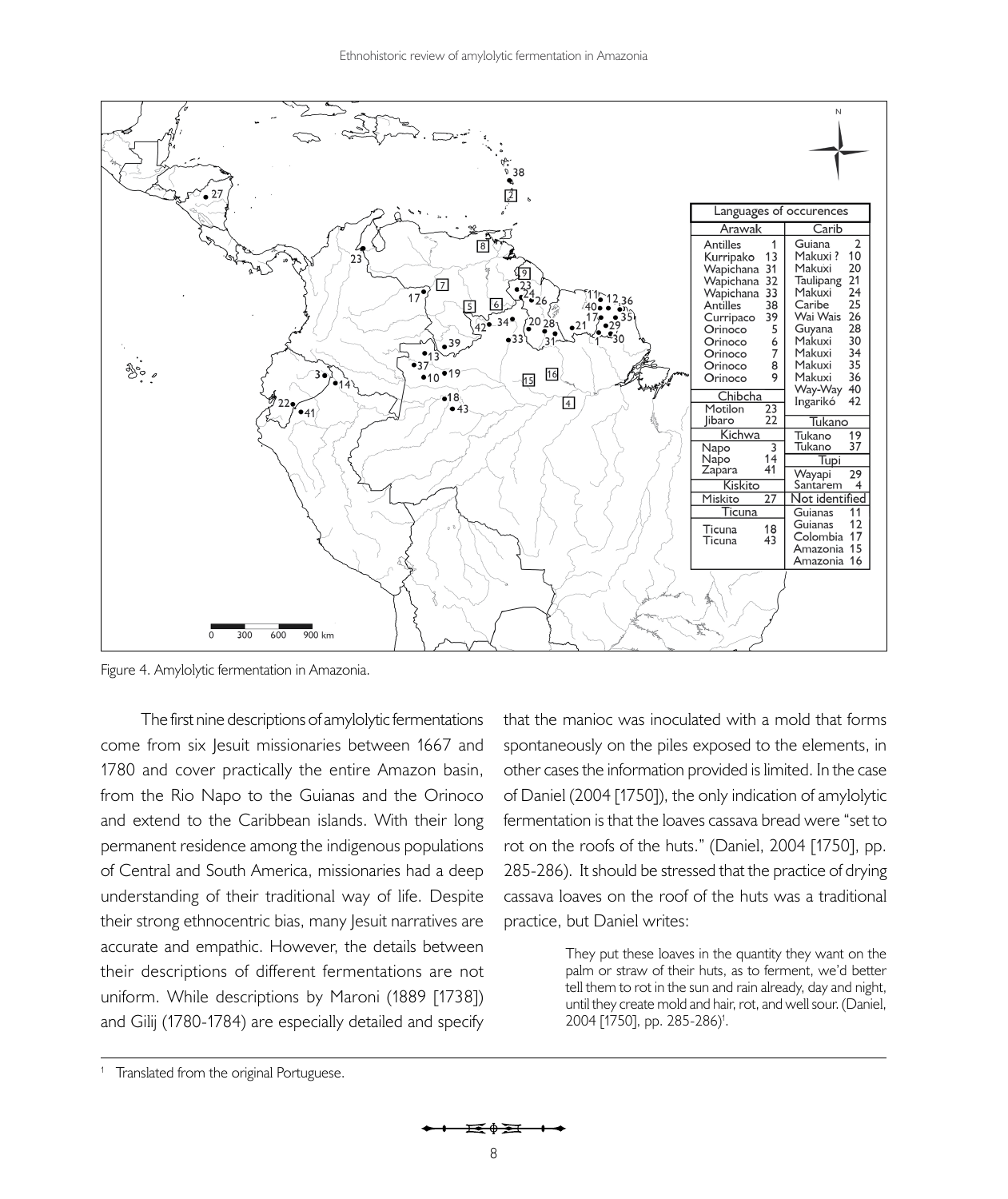Except for Father Maroni, all Jesuit authors described a process performed with cassava loaves placed on different species of leaves: manioc, banana, and palm. All reporters stated that this process resulted in a highly intoxicating beverage different from the usual ones. Only in eight cases is the color of the mold indicated: red or purple.

[Rochefort's \(1667,](#page-21-13) p. 496) report, original in French, about a Carib tradition in the Lesser Antilles, is the first to mention a process that could be identified, and the report clearly describes amylolytic fermentation. [Roth's \(1924](#page-21-10), p. 260) transcription of the report in English is almost literal:

> The Carib Islanders apparently had two sorts of *ouïcou* made with and without potatoes, respectively. In the latter case it was manufactured as follows: After taking the cassava off the grid, they put it somewhere in the house and cover it with manioc leaves and some heavy stones to "heat" it, which it [230] does in three or four days. They next cut it into several pieces, which they lay on banana leaves, sprinkle lightly over with water, and let them remain uncovered. After one night, this becomes quite red, when it is ready to make *ouïcou* with. It is next boiled without potatoes. ([Roth, 1924, pp. 229-230\)](#page-21-10).

Although almost literal, [Roth's \(1924,](#page-21-10) pp. 229-230) translation has two shortcomings: the sentence "Quand la Cassave a demeuré une nuit ainsi, elle devient toute rouge: Et c'est alors qu'elle cet bonne à faire le *Oüicou*, & qu'elle fait bouillir son eau sans racines de Patates. On la nomme Cassave pourrie" - "qu'elle fait bouillir". [Rochefort's \(1667](#page-21-13), p. 496) has been translated as "It is next boiled without potatoes," [Roth \(1924](#page-21-10), p. 230) while the original meaning is that 'it [molded cassava] makes the liquid boil, without potatoes [sweet potatoes]'. The process of fermentation is frequently described as boiling. The second point is that [Roth \(1924\)](#page-21-10) did not translate the last sentence 'On la nomme Cassave pourrie,' that is, 'They call it rotten Cassava.' The process of mold fermentation is frequently described as rotting. [Du Tertre \(1654,](#page-19-19) p. 184) likely reported the same process in the Caribbean, when, writing about beverages, he wrote: "il y en a qui font pourrir la Cassave pour faire le Oüycou plus fort, les Sauvages le pratiquent mais je crois que cela n'est pas sain," or, in

English 'in order to make *Oüycou* stronger, some [of the Cariben] let cassava putrefy; the Savages use this process, but I believe that is not healthy.' Although Du Tertre does not describe the process, we can suppose that he was describing an amylolytic fermentation.

The second report comes from [Grillet and Bechamel](#page-20-12) [\(1698,](#page-20-12) p. 28), two Jesuits who made a voyage to Guiana in 1674. The author could not find the original text in French, and the old original English translation was used instead:

> they make 3 or 4 different sorts of Drink, some of which became very strong by fermentation, as that which they call *Palinot*, which they make with Cassave that is bak'd more than ordinary: The pieces of which they pile one upon another when they are very hot, and keep 'em thus till they begin to mouldy, after which they mix them with Patatoes [sweet potatoes], which they cut in small pieces as well as the Cassave, and put them in great Earthen Jarrs, then they pour a proportionate quantity of Water upon 'em, and so leave all to ferment and work together till this Liquor is as strong as they desire; which is after about 5 or 6 days fermentation. They strain it before they use it, and then 'tis of Colour and Consistence of Beer, of much better tast, but much more headly and intoxicating.' [\(Grillet & Bechamel, 1698](#page-20-12), p. 28).

[Maroni's \(1889 \[1738\]](#page-20-13), pp. 135-136) text is a collection of several reports, including Father Samuel Fritz's voyage along Amazon river. The original text in Spanish describes mainly the habits of Indigenous communities in the western Amazon region, including the Omaguas, the Yurimaguas, the Aisuare, the Ibanomas, and the Ticunas. The description of the fermentation process is from the Napo ethnic group, Kichwa speaking, a dialect of the Andean Quechua. His description of the amylolytic fermentation is doubtless the most detailed report of this process:

> [the beverage] they all have for the most noble events and use it in the most solemn feasts is the *Chaburaza*, which the Napos, to ennoble it, call the soup of wine. It is made in this way: the manioc is peeled and is cooked in a large pot with a little water (the Napos and others toast them in a smokehouse without removing the peel). Then they put manioc roots on the floor or barbecue on clean banana leaves. On the second day, they are sprinkled with a colored powder, which is the mold that grows on the sticks of the farm or on roots of the same manioc,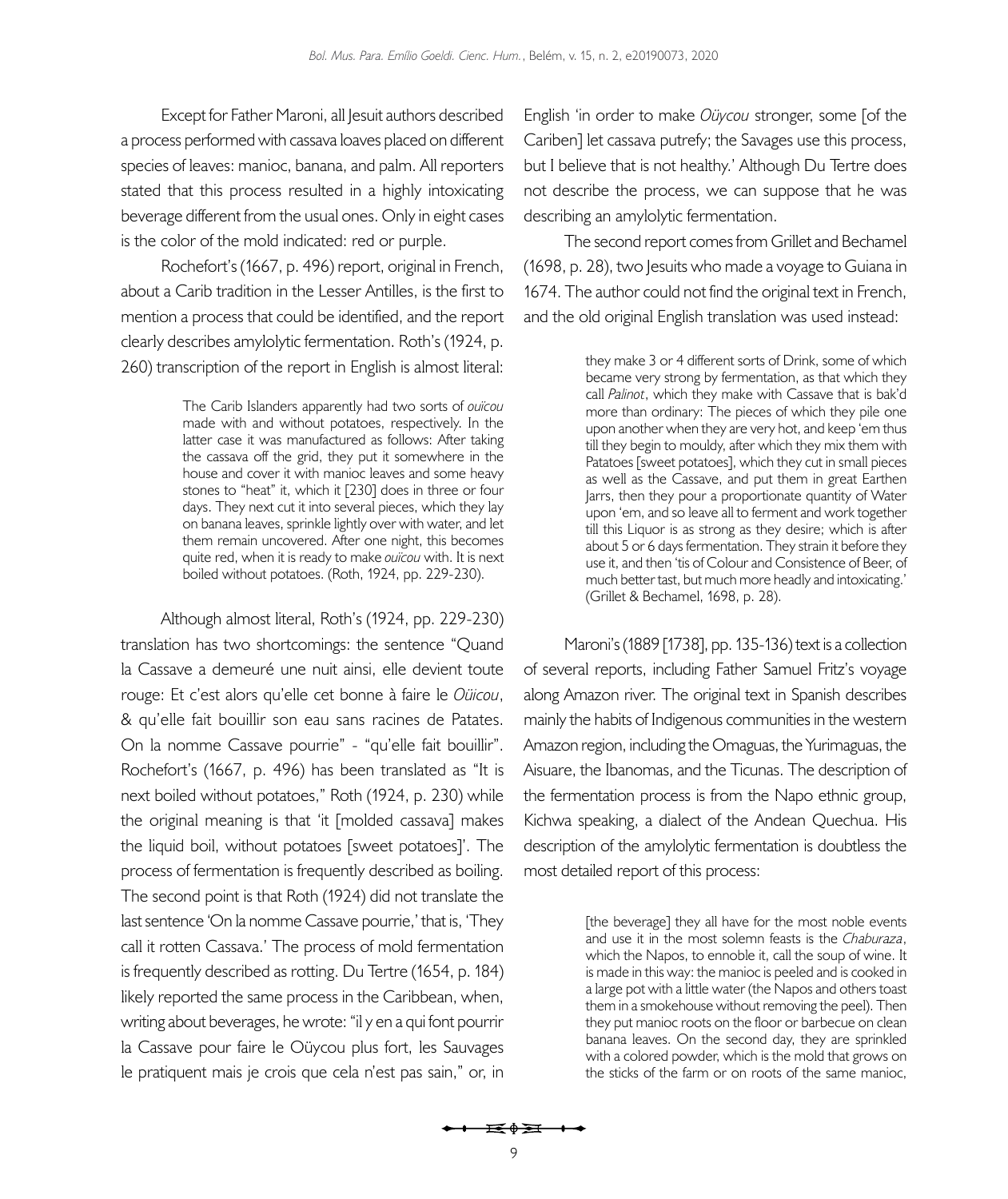half burned, and covered with other banana leaves. [They are left] for four days, in which time they are covered by that powder and breed something like a bloom of the same color, and this is what gives the *Chaburaza* a sweet and flavorful taste, so without that powder it is usually tasteless. After this process, the manioc is crumbled, or better, part of it is chewed, and put in a pitcher or jar and let stay another two days. In this time the liquid is maturing and the sweet taste gains a little shade of sour, styling a kind of broth that in taste resembles wine. This is the *Lacrima Xti* [Christi] of the Napos and Archidonas, with which they finish off their drunkenness, or rather, they have just finished, for the great strength that it has. The *Chaburaza* is considered healthy, and when used sparingly supports the stomach and helps digestion. It does not fade nor is it damaged like other drinks because it stays sweet and tasty for three to four weeks. [\(Maroni,](#page-20-13) [1889 \[1738\]](#page-20-13), pp. 135-136).2

In [Maroni's \(1889 \[1738\]](#page-20-13)) report, we have all the elements of amylolytic fermentation in the initial processing of manioc. Different from the Guianas tradition, manioc is not formed into loaves but is boiled or smoked, and it is inoculated with the 'mold that grows on the sticks of the farm or on roots of the same manioc, half burned, and covered with other leaves of banana.' Then, part of the mash may be chewed and is then fermented in a liquid state. The resulting product is a strong alcoholic beverage, what he calls 'Lacrima Christi,' a strong sweet Mediterranean wine.

[Gilij \(1780-1784\)](#page-19-9), an Italian Jesuit, wrote describing different ethnic groups in central Orinoco, classified as Venezuelan Caribe. The account is not detailed as [Maroni's,](#page-20-13)  [\(1889 \[1738\]\)](#page-20-13) but it describes four different processes. The first one was based on corn:

> The *paratì* [is made from] some loaves of corn, boiled, and then left on trellises to mold for a long time. They become almost reddish, and then the women prepare first a large copy of polenta. . . . in large jugs called *Ciamàcu*, or in the Canoes of Seiva, made for this purpose, and crumble them in, almost as if by yeast. To give it strength, and to make it more agreeable, one or two days before drinking they add wild honey or cooked and crushed sweet potatoes. ([Gilij, 1780-1784,](#page-19-9) pp. 298-299).

The other three processes were based on manioc and were similar to the corn process:

> *Paja* is a drink made from cassava bread, piled, well wrapped with leaves, and sprinkled from time to time with water, until it molds and ferments. This drink is strong, but not as strong as the *parati*.

> The *Pajàuaru* is stronger, but less pleasant; the only difference from the previous drink is that the cassava bread is more toasted. This drink is blackish.

> The *Jaràchi*, the unique drink of the Maipùri, the Guipunàva, and of the other Indians of the Upper Orinoco, is very strong, stronger than all other *chicha*. It too is made of cassava bread, but burnt to such an extent that it looks like charcoal. [\(Gilij, 1780-1784,](#page-19-9) pp. 298-299).<sup>3</sup>

The interesting feature in [Gilij's \(1780-1784\)](#page-19-9)  description is that the first drink he mentions was made with corn, and the report clearly indicates that the mold was reddish. He also mentions three distinct preparations with cassava, and the only difference among them is the degree of toasting of the loaves. He does not specify the color of the cassava mold, but since he states that the processes involved in making the cassava drinks are similar to the first, we may suppose that mold was red, though this is not explicitly stated.

Father Joseph Gumilla was a Spanish Jesuit that spent most of his missionary life among the Warau, an ethnic group that live in the Orinoco Delta, speaking an isolated language. [Gumilla's description \(2001 \[1791\], pp. 242-243\)](#page-20-11) is synthetic, it is possible to understand that the process is an amylolytic fermentation, but there are not many details. His description of the process is probably originating from his experience in the middle Orinoco.

Father João Daniel was a Portuguese Jesuit that spent most of his missionary life on the Tapajós river, near the city of Santarem among Tupi native. [Daniel's](#page-19-10)  [\(2004 \[1750\],](#page-19-10) pp. 285-286) description of the process, is synthetic, but it is possible to understand that an amylolytic

<sup>&</sup>lt;sup>2</sup> English translation from Spanish.

<sup>&</sup>lt;sup>3</sup> English translation from Italian.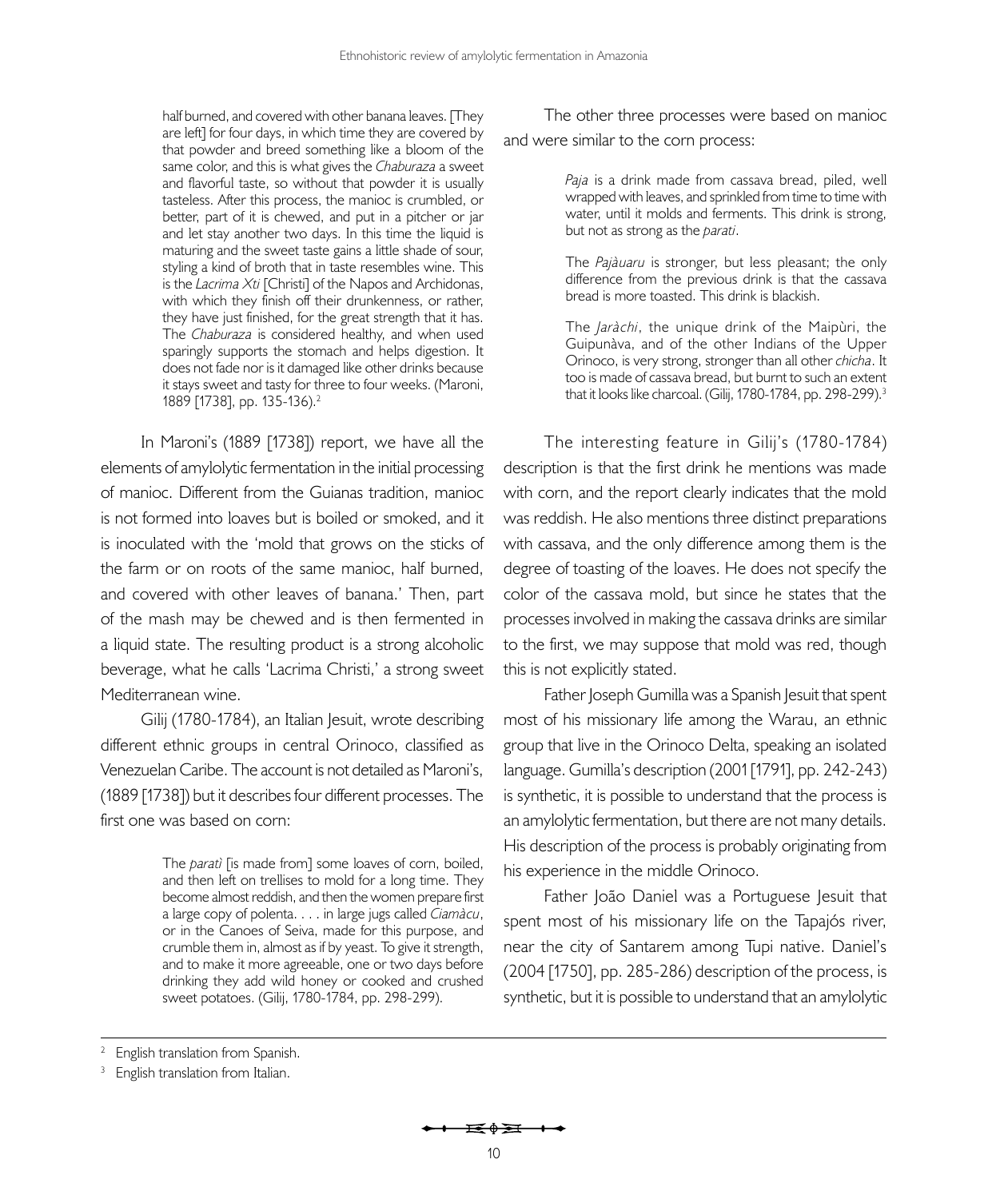fermentation was involved, although there are no details concerning the process.

Next evidences are from botanists or researchers. Although they were scientists, the descriptions are not detailed; however, are clear enough to point at a fermentation with an amylolytic mold. The first document is by Alexandre Rodrigues Ferreira, a scientist who undertook an extensive journey between 1783 and 1792 that crossed the interior of the Amazon Basin, the upper Rio Negro, and Mato Grosso. [Ferreira \(1888 \[ca.1792\]\)](#page-19-12), writing in Portuguese from the 'campos do Rio Branco' (Roraima) he just described different uses of manioc, without specifying the ethnic group that developed the different processes. *Pajauru* was, for [Ferreira \(1888 \[ca.1792\]](#page-19-12)) a process used in Rio Branco, and he stresseed that such a process was not used in the region of Parà and Solimões, indirectly stating that was not practiced among the ethnic groups of the right side of Amazon River. His description is synthetic:

> (the wines are of different qualities). The ones made from manioc, and the most common among all, is the so-called *pajauarú*. Cassava, taken from the oven when hot, and a few of them soaked in water, are placed on the floor between two layers of *embauba* [*Cecropia* s.p] leaf, where they let them stay for four to five days until they get moldy. Having acquired a sweet taste, they strain them and gather them into great vessels, where they let them sour if they want it strong, or drink it soon if they want it sweet. In order to accelerate fermentation, some Indians usually mix a few portions of *beiju* - cassava bread - chewed by the old ones, whose saliva promotes fermentation. ([Ferreira, 1888 \[ca.1792](#page-19-12)], p. 91).4

[Mello Moraes \(1858-1863\)](#page-20-17), quoting [Ferreira \(1888](#page-19-12)  [\[ca.1792\]\),](#page-19-12) atribue the process to the Capitania do Pará and to Rio Solimões.

A more detailed description was made by Fusée-Aublet (1775), a French botanist who published a fourvolume treatise on the flora of Guiana, containing several pages devoted to fermentations in a short monograph on manioc. Fusée-Aublet lived in a colonial context in which the indigenous people of South America were under a strong Western influence and sugar production was hugely important. He suggested the use of sugar as a means to avoid chewing to encourage fermentation. He mentions four fermented beverages, the first two—the *Vicou* and the *Caxiri*—obtained through the traditional chewing method, and the last two—the *Paya* and the *Kouapaya-vouarau* obtained through double fermentation.

### *Du Paya.*

We take freshly cooked cassava loaves, which are arranged on top of each other, in order to get them moldy. Every three cassava loaves, three or four potatoes are grated and kneaded with the cassava, and then the mash is put in a vase into which about four pots of water are poured. After mixing and stirring the dough, let the mixture ferment for 48 hours. The resultant liquor is then drinkable, and is filtered before drinking. In its taste, it is similar to a white wine. A large amount of *Paya* intoxicates.

### *Kouapaya-vouarou*

To make this drink, the cassava loaf is prepared thicker than usual, and when it is half-cooked, clumps of this cassava are formed, placed one on top of each other, and left like this until they acquire purpurine-colored mold.

One takes three of these moldy cassava clumps and seven to eight grated potatoes, the whole thing is kneaded together, then the dough is mixed with six pots of water, and the mixture is fermented for twenty-four hours. The Natives of Guiana agitate and mix the liquid to make use of it, and they take pleasure in drinking and eating it; the Europeans pass this mixture through a sieve. (Fusée-Aublet, 1775, pp. 74-76).<sup>5</sup>

The botanist Karl Friedrich Philipp von Martius wrote a synthetic description of *pajauarü* process among the Kurripako, an Arawak speaking ethnic group living between Brazil, Venezuela and Colombia. The recipe is original: manioc mash wrapped in leaves was buried in the ground or in the moist sands of a riverbank. [Martius \(1868 \[1820\]\)](#page-20-8) did not specify if mold was added to the mash.

<sup>&</sup>lt;sup>4</sup> English translation from Portuguese.

<sup>&</sup>lt;sup>5</sup> English translation from French.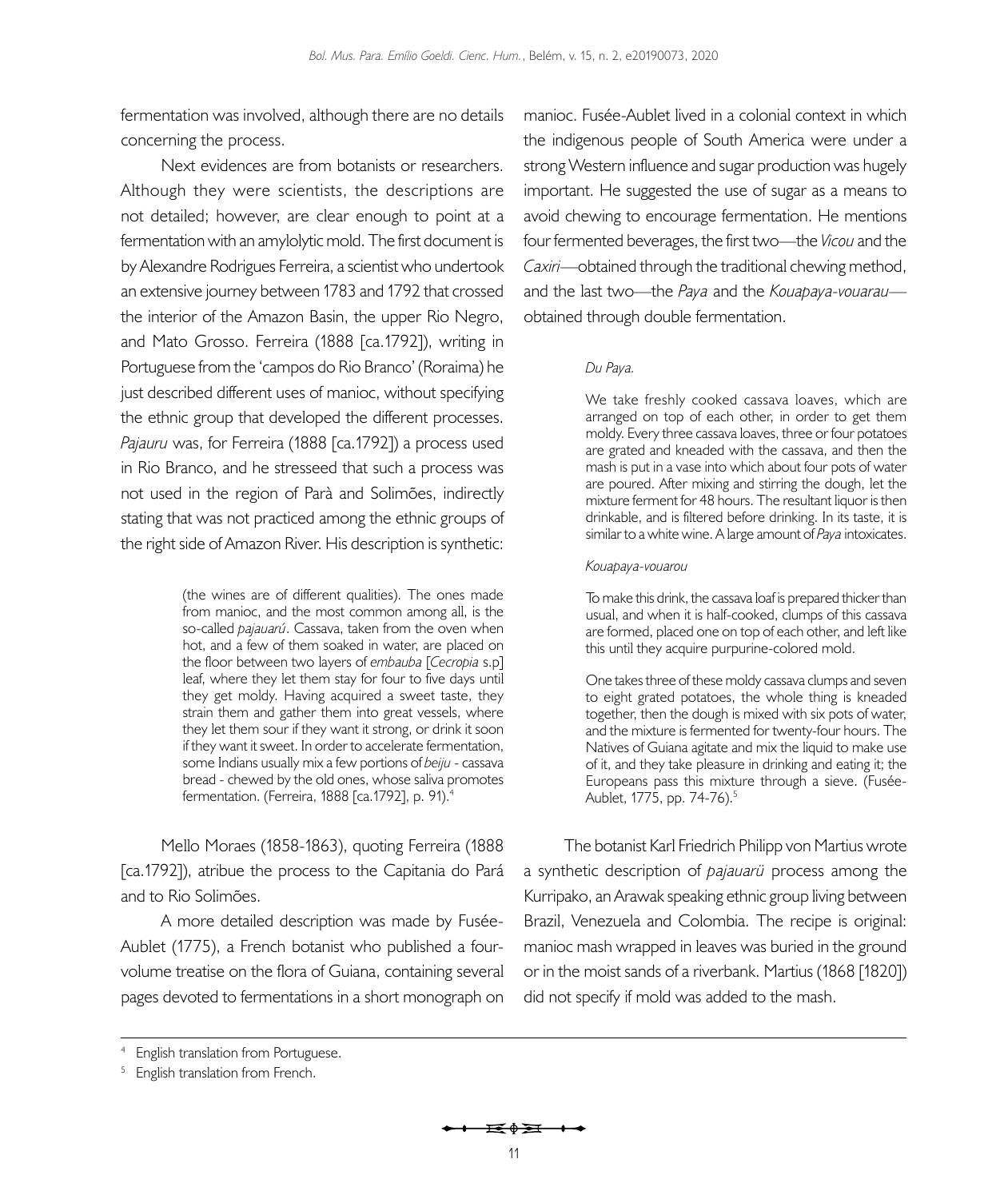The *Pajauarü* is prepared with thick loaves of cassava bread by soaking them in water when they came from the warm oven, wrapping them tightly in banana leaves or embauva leaves (poquequa) [*Cecropia* sp.], and burying them in the ground or in the moist sands of a riverbank. The vinous fermentation takes place here in three to five days, depending on the place of storage and the weather, and is speeded up if one adds *beijüs* (cassava bread) that had previously been chewed by older people. This mass, mixed with water and probably preserved in a continuous fermentation, sometimes mixed with other ingredients, makes the main drink served at festivities. [\(Martius, 1868](#page-20-8)  [\[1820\],](#page-20-8) p. 520).<sup>6</sup>

In 1846, the Italian explorer [Osculati \(1854\)](#page-21-14) gave a detailed description of the process, including a recipe for the production of the inoculum: "a red powder or flowering, which they artificially obtain by cutting into small pieces the stem of a *yuca-brava* [bitter manioc] shrub that they toast and leave to the dew for eight days" ([Osculati,](#page-21-14) [1854,](#page-21-14) p. 111). [Osculati's \(1854\)](#page-21-14) description was based on a roasted plantain, but the author stated that the same process was used with manioc.

> The *chicha* called *palanda-ayu* is prepared by roasting the mature plantain (banana), peeled and squashed, and placing it on very large leaves called *ayapanga*. [Aya panga, *Ceonoma triglochin* Burret, Cfr: [Balslev, 1997](#page-18-4), pp. 6-7] During this process, they mix the dough with a red powder or flour, which they artificially obtain by cutting into small pieces the stem of a *yuca-brava* [bitter manioc] shrub that they toast and leave to the dew for eight days. At the end of this period, a mold of a beautiful scarlet color appears on the stem, which has a good smell and comes off at the slightest puff of air. This powder has the property of fermenting and souring the banana dough that is left wrapped in those large leaves for a certain time, after which the preparation is completed. When they want to serve, they take some of this substance, dilute it in cold water, and gulp it down. The beverage is such a nutritious and substantial drink that many Indians spend whole weeks without taking in other nourishment. [\(Osculati, 1854,](#page-21-14) pp. 111-112).7

[Peckolt \(1878\),](#page-21-12) a German naturalist living in Rio de Janeiro, translated Jean Baptiste Christian Fusée-Aublet's

text into Portuguese, stating that such beverages, common in Guiana, was probably widespread throughout the Rio Negro and all over Amazonia. Although [Peckolt \(1878\)](#page-21-12) did not write from direct experience, [Souza \(1875\)](#page-21-8) confirmed his opinions. In charge of the ethnographic report of the Rio Madeira Commission, [Souza \(1875\)](#page-21-8) provided a good description of the process in use among the Ticuna (speaking an isolated language that may be related to the extinct Yuri language) that lived on the left size of the shores of the Solimões between Tabatinga and São Paulo de Olivença. It is important to stress that in his description of the process there are two different phases. In the first phase, there was the production of a limited quantity of fermented liquid of "a glass of half pint" ([Souza, 1875](#page-21-8), p. 112). In the second phase, the solid fermented manioc was dissolved in water and formed a thick, cream-like broth with a pleasant flavor, which was very cooling and diuretic. The first phase was similar to the original recipe for sake and produced a wine. In the second phase, the result seems like a food or refreshing drink rather than an inebriating one.

> As for the *pajauaru* or *caixiri*, prepare it as follows: grate the manioc, squeeze it in the *tipiti*, discard the broth, and from the mass make big *beijus* [cassava bread], which are toasted in the oven to make cassava flour.

> When it is cooked, they prepare it on planks or *tabocas*, a bed of banana leaves one inch thick, on which they put the *beijus*. They sprinkle with water and then spread on chopped manioc leaves, which they call *maniçoba*, and cover them with another layer of banana leaves of the same thickness as the lower one. On the top and sides, they place boards of sufficient strength so as not to crush the pile.

> After three or four days, they uncover it and deposit the *beijus*, already covered with mold, into large pots, which they hermetically seal with leaves overlapping one another and tied with vine.

> Two days later they uncover the mash and find that the wet *beijus* have let run a liquid of yellowish and crystalline color with the taste of white wine. Each large pot produces a half pint of this liquid.

<sup>&</sup>lt;sup>6</sup> English translation from German.

 $7$  English translation from Italian.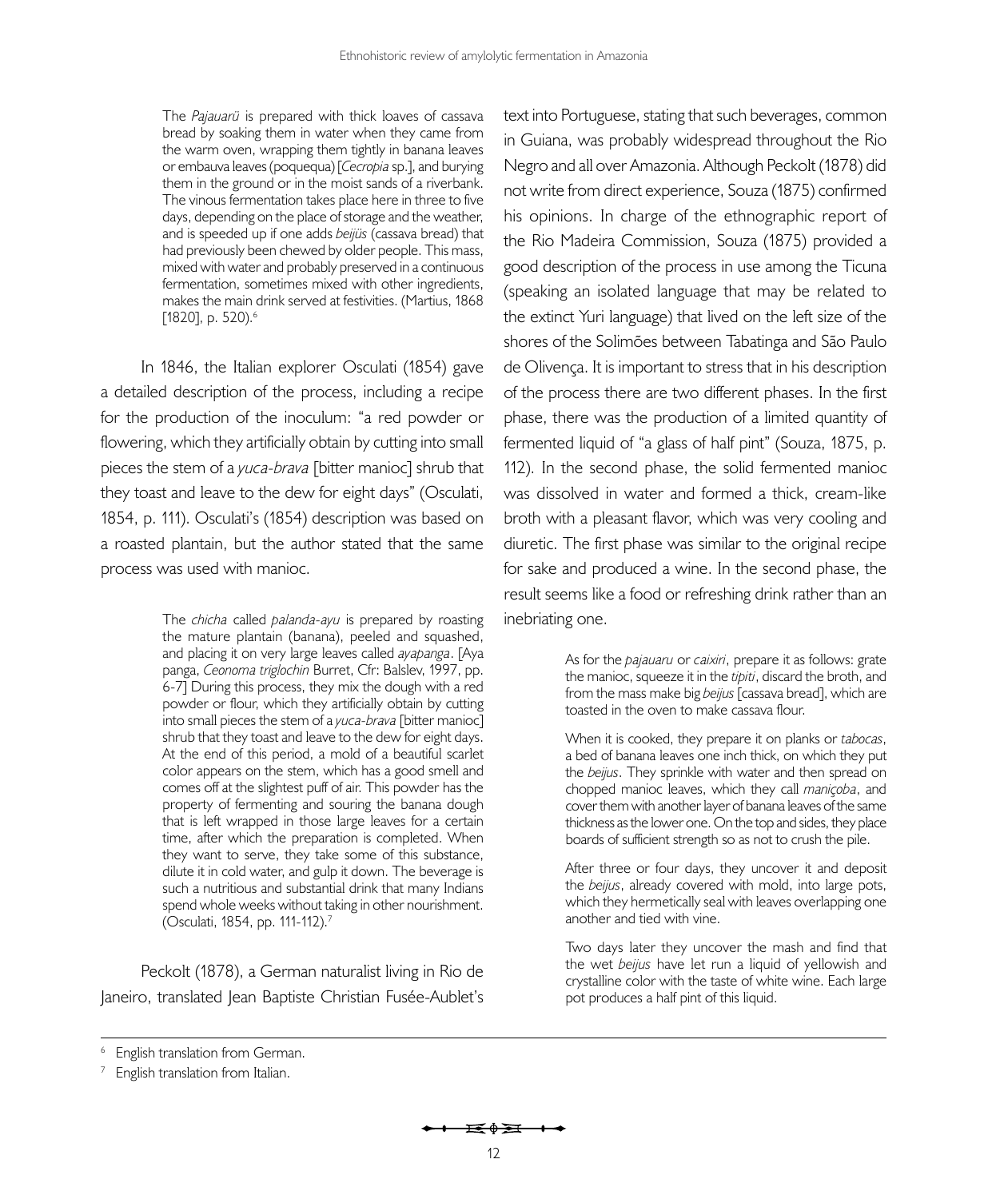These beijus, after dissolved in water, become, according to the quality of the manioc, egg yolk or brownish color and form a thick, cream-like broth with a pleasant flavor that is very cooling and diuretic. [\(Souza, 1875](#page-21-8), pp. 111-112).8

20th century records contain the descriptions of different processes, which are usually not detailed.

Koch-Grünberg (1921 [1905], pp. 39-40) described the preparation of the *kashiri* among the Tukanos of the upper Rio Negro, and reported several indigenous beverages (Koch-Grünberg, 1923 [1911], pp. 53-55): *kaschiri*, *payuá*, and *parákali* as amylolytic fermentations among the Taulipang and the Makushi, in Roraima.

[De Booy \(1918](#page-19-14)), an archeologist, not an ethnologist, explored Sierra de Perija Mountains of Venezuela, close to the border with Colombia, which were previously unexplored before his expedition. He spent six weeks investigating the ethnology of the Macao Indians, a Motilone tribe. The process described [\(De Booy, 1918](#page-19-14), p. 202) is interesting because it report a process made with corn. The corn mash, after becoming moldy, was stored for a long time before being mixed with other ingredients and water in order to ferment (*cf*. also Métraux & Kirchhoff, 1948, p. 366).

[Karsten's \(1923,](#page-20-14) [1935](#page-20-18)) description of *sangúcha shiki*'s processing is rather complex and devoted mainly on ritual aspects, and for this reason it takes up 24 pages. *Sangúcha shiki* was a wine used only in the ritual of shrinking the head of a dead enemy. He described in detail the behavior of the shaman and the participation required in making the drink. The killer of the dead enemy and his family members, with their hands tied, used different types of leaves and a powder extracted from the stem of manioc plants to treat previously roasted manioc (not boiled, as for the preparation of the *nihamánchi*, the ordinary manioc drink). Based on [Karsten's](#page-20-14)  [\(1923\)](#page-20-14) explicit declaration about wet fermentation, the inoculated product was left hanging in baskets in the shade

for three days, and was more alcoholic than the traditional product. ([Karsten, 1923,](#page-20-14) pp. 56-80).

[Conzemius' \(1932\)](#page-19-15) report is related to the Misquito ethnic group, living in Central America, therefore outside South America's area. It deserves to be mentioned because it is similar to the process described by [Martius](#page-20-8)  [\(1868 \[1820\]\),](#page-20-8) and because it suggests that the amylolytic fermentation process had a greater diffusion than is shown by this study. The process described used corn, which, once ground and wrapped in leaves, was left for a long time to mold before being fermented in a liquid base. This fermentation took place in a hole dug in the ground, a procedure similar to Martius's report.

> Dry maize is ground on the *metate*, wrapped in large leaves after the manner of the "tamales" of the Ladinos, and thus cooked in boiling water. It is then kept for weeks or months over the smoke of the fire, whereby it becomes covered with a grayish mold, which accounts for its name (*puput* "gray"). A few days previous to the celebration of the feast, the mass is taken out of the leaves, crumbled and cooked with a small quantity of water; it is then poured in a hole made in the ground over which a provisional shed has been erected. A thick layer of *bijagua* leaves [*bijagua* leaves *Calathea insignis*, [Conzemius, 1928,](#page-19-20) p. 197] or of balsa bark prevents the beverage from coming in contact with the ground. In two or three days fermentation will be completed and then the drink is ready for the palate. [\(Conzemius, 1932](#page-19-15), p. 100).

The work of [Grenand \(1972\)](#page-20-15), about the Wayapi, in French Guiana, is a special case. In fact, more interesting than the description of the process is the fact that the author stated that the moldy cassava was also used by children almost like candy: "the pieces of cassava that the Indian children suck without eating, a little like our children with their pieces of candy" [\(Grenand, 1972,](#page-20-15) p. 104)<sup>9</sup>. Henkel [\(2005](#page-20-5), p. 5) also observed that "A large portion of the sweet cake may be consumed at this time, particularly by children". This usage is confirmed by Wapichana (2013). In a more recent study ([Grenand, 2004\)](#page-20-19), listing the three

<sup>&</sup>lt;sup>8</sup> English translation from Portuguese.

<sup>&</sup>lt;sup>9</sup> Translated from French.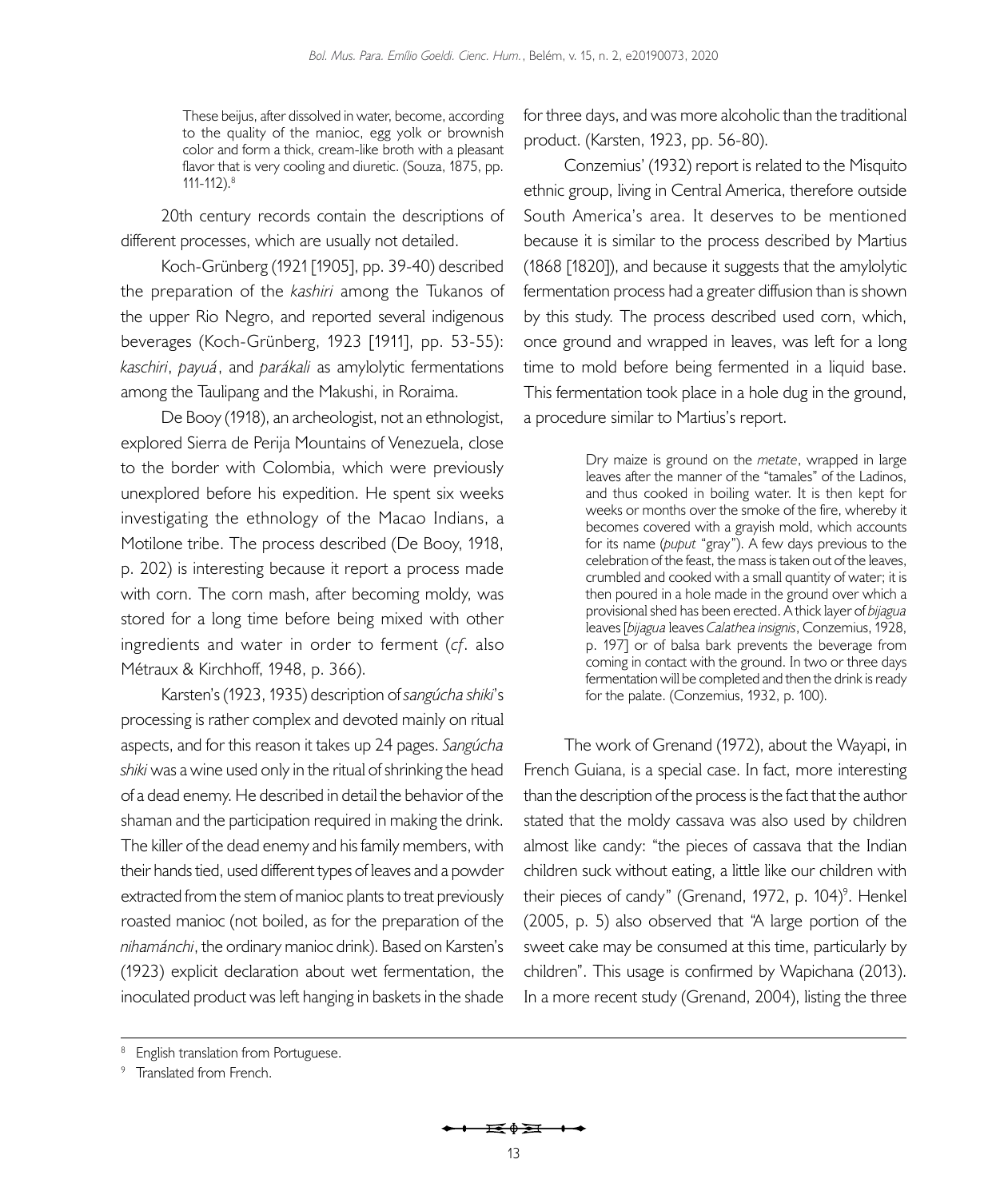different processes to produce *kasili*, states: 'made from moldy cassava, now in disuse (*payawalu*)'.

Differing from other texts, [Farabee \(1918](#page-19-21), [1924](#page-19-11)) provided a good description of the process. He stated that the beverage, with a similar name and similar process, was common to the Arawak and Caribe groups in the Guianas.

> The most important as well as the most intoxicating drink made by the Indians is *parikari*. It is the same drink that is known among the Carib tribes as *paiwari* and is used in the same way. It is principally used at certain dances which take on the character of drinking bouts, but it may be used at other times as well. It is not always kept on hand, because it requires time and pains to make it. [\(Farabee, 1918,](#page-19-21) p. 43).

[Elias et al. \(2000\)](#page-19-16) mentioned *parakari* several times, but only included a synthetic description of the process. The process of production is described in the following steps: white or cream-colored roots (manic) were scraped, grated, squeezed, baked, and burnt (in thick cakes); then soaked in water, wrapped in banana leaves with powder from manic leaves infected by fungi from a previous preparation of the product, and left for 2 nights.

[Farabee's \(1924\)](#page-19-11) detailed description of the process motivated [Henkel \(2004,](#page-20-4) [2005\)](#page-20-5) to study the manufacturing aspects of this style of fermentation, which for the first time was analyzed by scientific standards. [Henkel \(2004](#page-20-4), [2005](#page-20-5)) measured the physical and biological variables of the process, and identified the mold as *Rhizopus* sp. [Henkel](#page-20-4)  [\(2004,](#page-20-4) [2005](#page-20-5)) published his first article on the subject in 2004, and a second article in 2005. The two articles represent the best introduction to amylolytic fermentation in Amazonia and showed the effects on the nutritional content of the beverage. Comparing this process with similar ones in Africa and Asia, Hankel reconstructed a possible evolutionary origin of it.

After this initial scientific analysis of the process, several documents, not published in peer reviewed journals, described the same process, but from different points of view. Although they may not be considered ethnobiological reports, they are interesting because they confirm that the

process is still in use among different ethnic groups in the Guianas Shield and in the upper Rio Negro. They also testify to two different visions of the indigenous processes.

Wapichana (2013) is the report of a native South American who proudly reaffirms the customs and traditions of his people in his blog. L. [Ramos \(2013\)](#page-21-2), though with the same spirit, observes the same process with detachment because it produces an intoxicating drink. Finally, [Rigo](#page-21-3)  [\(2013\)](#page-21-3) and Villas-Bôas (2016) are examples of the worldwide tendency to catalog and describe gastronomic processes with a desire to return to traditional processes.

In three studies, [Rival and Mckey \(2008\)](#page-21-16). [Rival \(2016](#page-21-4), [2015\)](#page-21-5) described in detail the *parakari* production processes among the Makuxi, Patamona, and Wapishana. She stressed that the analyses of the different processing sequences ("*Chaîne opératoire*") and the comparison of different fermentation processes "allow for a better understanding of native thinking and what has changed over the course of history" ([Rival, 2016](#page-21-4), p. 647).

[Erikson's \(2004\)](#page-19-7) anthology on beer brewing in South America provided 6 new citations of probable amylolytic fermentation that deserve to be included in the article, and it was also possible to identify a new study of amylolytic fermentation among the Ingariko.

In the six quotations encountered in [Erikson \(2004\)](#page-19-7), three serve only to confirm processes already known. [Grenand \(2004\)](#page-20-19) only stated that the process carried out with the moldy cassava, that existed in the past ([Grenand,](#page-20-15)  [1972\)](#page-20-15), is no longer practiced. [Journet \(2004\)](#page-20-16) described the process without new information between the Arawak-speaking Curripaco or Kurripako, on the border of Colombia, Brazil and Venezuela, (already described by [Martius \(1868 \[1820\]\).](#page-20-8) [Guppy \(2004\)](#page-19-22) and [Camargo \(2004\)](#page-19-23) described the process executed by the Carib-speaking Wai-Wai in French Guiana without new data.

[Bilhaut's report \(2004\)](#page-18-3) is important because it described a process of amylolytic fermentation among the Zapara, or Sapara, an isolated ethnic group of the *Montaña* region on the border between Ecuador and

<del>i≼≬≩i +∢</del>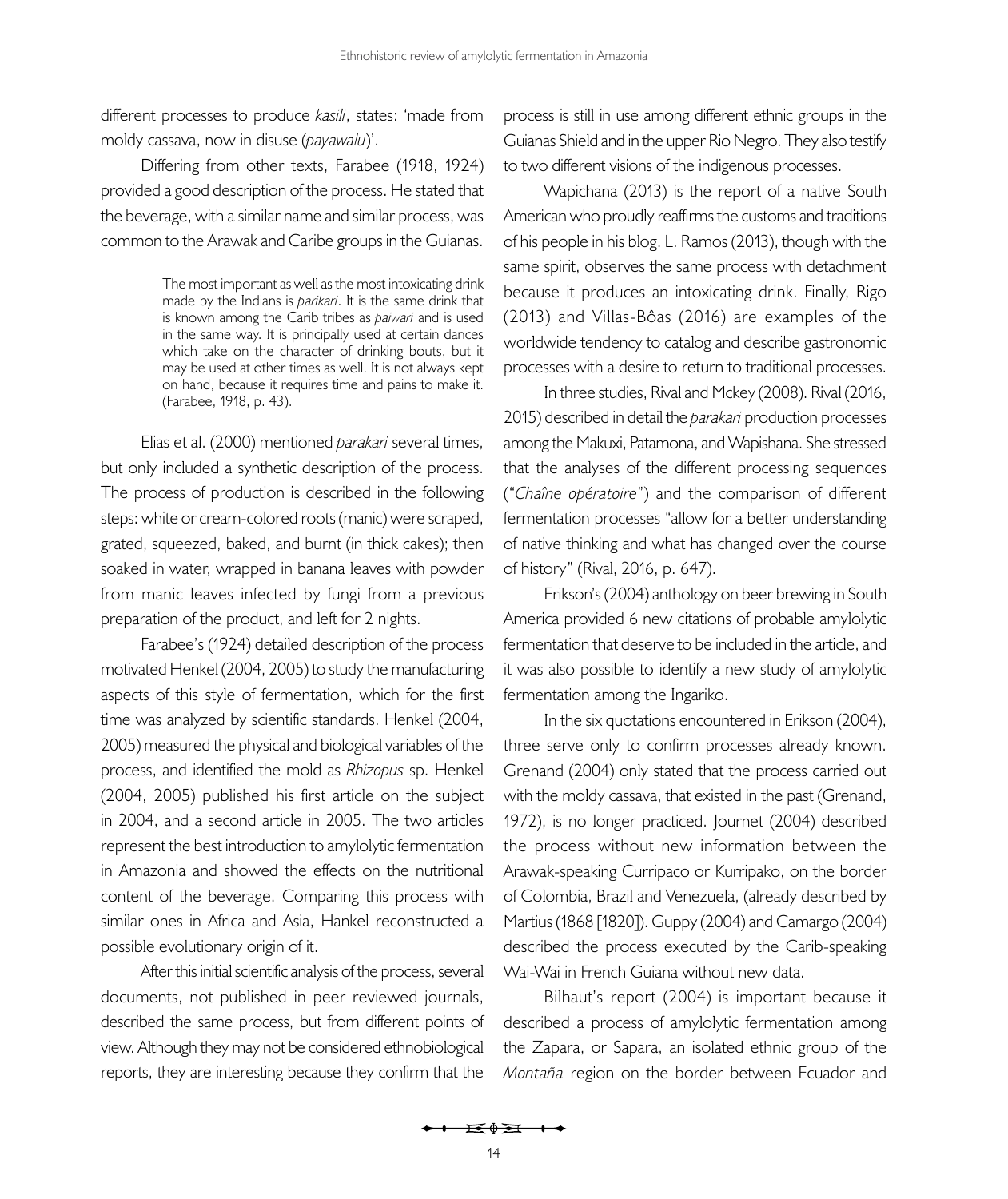Peru. The woman that executed the operation stated that she had learned the process from the kichwa neighbors, the Napo (already met twice in [Maroni \(1889 \[1738\]\)](#page-20-13) and [Osculati \(1854\),](#page-21-14) and followed the advice of her husband, of kichwa and achuar ancestry (therefore of the Jibarro group) already met in [Karsten's report \(1923\)](#page-20-14). It is interesting to note that the use of the leaves to cover the fermentation also followed the tradition of more than 150 years before, when Osculati specifically mentioned *ayapanga* [*Aya panga*, *Ceonoma triglochin* Burret, Cfr: [Balslev, 1997,](#page-18-4) pp. 6-7] and the Zapara called *alu panga*.

The Carib-French dictionary of [Breton \(1999 \[1665\]](#page-19-17), p. 151) offers an ancient recipe from the Antilles:

> The Savages make cassava  $[=$  cassava cakes] of unpressed flour, which are half a foot thick, which they pull out half cooked, put them on banana leaves placed on a board, sprinkle them with sea water. And having wrapped them in the same leaves, they find them after eight days all red, knead them, wrap them, and keep them for two months, at the end of which they make *ouicou* so strong, that having once drunk the amount of two glasses, I remained inebriated all day long as strong as if I had had a debauchery of the best wine of Beaune.<sup>10</sup>

Note three fundamental differences in relation to the procedures of the continent. The manioc loaves were undercooked, while on the continent in some cases they were almost burnt. They were bathed with sea water and there is no mention of inoculation. They were ready in a week, while on the continent generally in three or four days and they were put to rest, before being used, for two months.

[Ramos Amaral \(2019\)](#page-21-6) in a doctoral thesis on the religion of the Ingarikó, briefly described the production process of the *parakari*. The important point of the thesis is that it stressed the large number of fermented drinks produced and shared with neighboring ethnic groups, a thesis confirmed by the name *parakari*, which is shared with neighbors Wapishana and Macuxi.

# **DISCUSSION**

The list of occurrences of amylolytic fermentation in [Table 1](#page-5-0) and identified in [Figure 4](#page-7-0) should be enough to confirm that this process was widely used throughout the Amazon basin. From the descriptions, it is possible to verify that amylolytic fermentation was obtained not only with a white mold, *Rhizopus* sp*.*, but also with other molds, one of which the chroniclers indicate as being red or purple, and others that are described as grey, yellowish, green, or an egg yolk color. Although the sources of this study are written texts, without field or laboratory research, it is possible to suggest that the red mold used was *Monascus*  sp. In fact, *Monascus* sp*.*, like *Rhizopus*, easily colonizes carbohydrates and is also used in China, Japan, and other Southeast Asian countries for the preparation of food and drink [\(Park et al., 2016](#page-21-17); [Takeshita et al., 2016\)](#page-21-18). In particular, *Monascus purpureus* is used in the amylolytic fermentation of rice for the production of red rice, used both for the preparation of beverages and traditional medicines [\(Arunachalam & Narmadhapriya, 2011\)](#page-18-5). A third mold defined as grey or yellowish green may have been *Aspergillus* sp., used in Japan for the production of *Amazaké* (sweet rice) and *Koji* (a basic fermentation mold used in different recipes) [\(Sandor, 2012\)](#page-21-19).

The wide diffusion of the process would suggest a common origin; however, the techniques used are quite different. As for the *tipiti*, which [Métraux \(1928\)](#page-20-20) believed had only one origin, but [Carneiro \(2000\)](#page-19-24) shows was unlikely, it is possible to hypothesize that the different preparations were developed independently.

Within the records, it is possible to recognize two separate traditions, the first in the region of the *Montaña* ([Steward, 1948](#page-21-9)-1959): the Rio Napo, and the Pastaza, and a second in the Guianas, with an extension into the upper Rio Negro and to the Caribbean islands. The other records are isolated traditions.

<sup>&</sup>lt;sup>10</sup> Translated from French.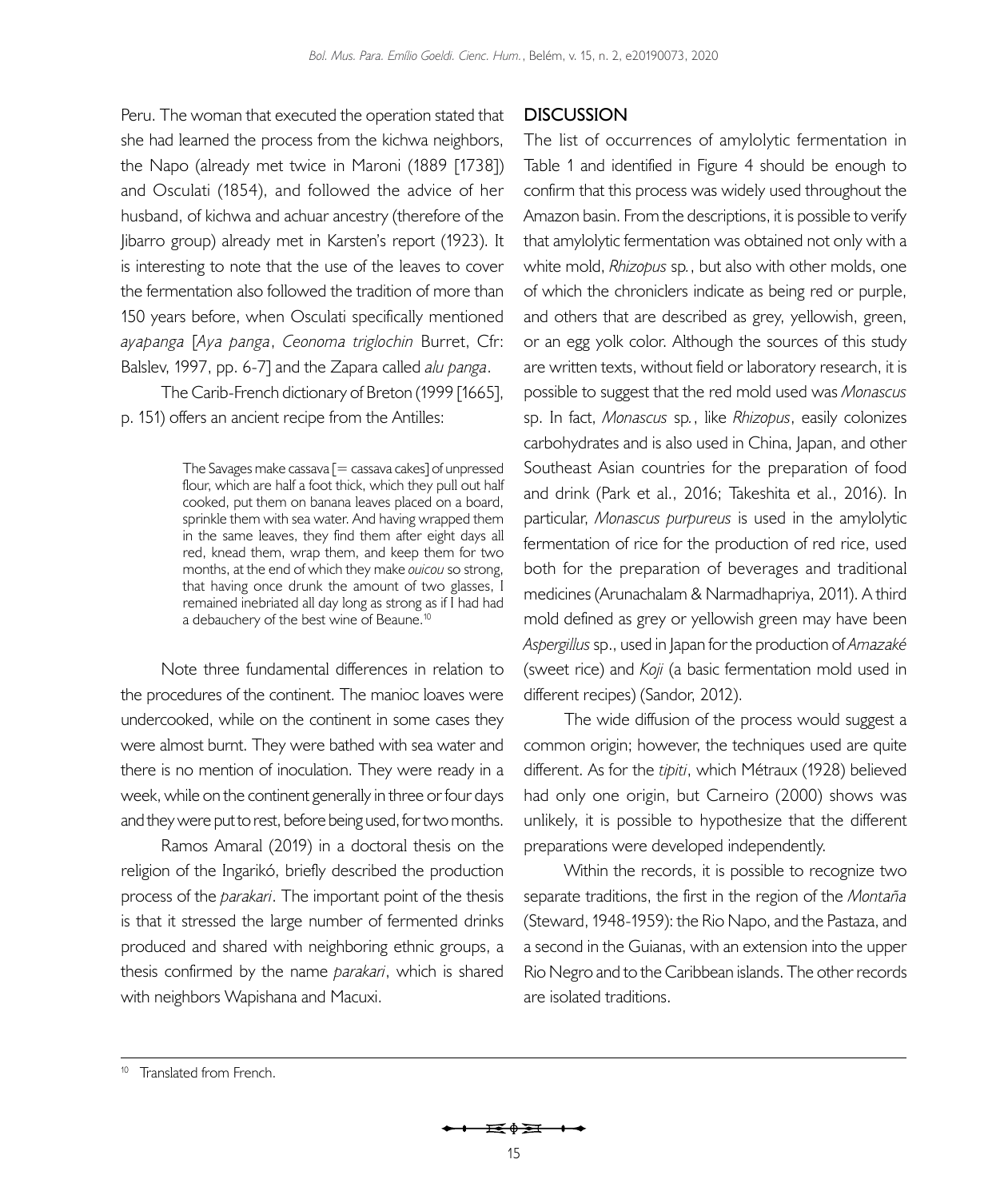Four records represent the tradition in the region of the *Montaña*: [Maroni \(1889 \[1738\]\),](#page-20-13) [Osculati \(1854\)](#page-21-14), [Karsten \(1923\)](#page-20-14) and [Bilhaut \(2004\)](#page-18-3). The common basis is the use of macaxeira (sweet manioc) and by the use of a specific inoculum: "a red or purple mold that forms on the branches of the burnt manioc plant" [\(Osculati, 1854,](#page-21-14) p. 11). In all the other records, only [Rochefort \(1667\)](#page-21-13) in Guiana, [Gilij \(1780-1784\)](#page-19-9) in the Orinoco and [Bilhaut \(2004\)](#page-18-3) in the Antilles, indicated a red mold, but they did not specify the origin of the inoculum. In the region of the *Montaña*, the preparation of the raw material is not uniform: since was used sweet manioc (*macaxeira*) the root could be boiled, toasted, or smoked. In the case of [Osculati \(1854\)](#page-21-14), the process was to be carried out either with *macaxeira* or with *platano* (plantain), or even with pumpkins. This tradition has one original point: fermentation is carried out only with amylolytic mold, producing a high-grade liquor. Different from the Guianas tradition, there is no second liquid-base fermentation. The moist manioc paste produces a high-grade liquid directly through the mold, which is different from the *chicha* produced with the traditional chewing system, also present in the region. The tradition of the region of the *Montaña*, therefore, is closer to the fermentations practiced in Asia, such as Japanese sake and Chinese red wine. In fact, in these examples the fermentation is processed only with amylolytic molds that are not inhibited by the concentration of alcohol, and therefore the liquid can exceed an alcohol content of 20% and is diluted with water, in the case of Sake, to reach a concentration of 15% [\(NRIB, 2017](#page-20-21)). Outside the region of the *Montaña*, the fermentations using only molds are those recorded by [Souza \(1875\)](#page-21-8) and [Martius \(1868 \[1820\]\)](#page-20-8).

The concentration of processes between Kichwa ethnic groups, dialect of Andean origin defined as Northern Quechua, could suggest an Andean origin of the process. It may have originated from the *yamur aca*, [\(Guaman Poma](#page-20-22)  [De Ayala, 2005 \[1615\]](#page-20-22), p. 243) the special drink intended only for the Inka, which took a month to manufacture, and had a high alcohol concentration.

The second characteristic of the region of the *Montaña* tradition is disclosed in two records that clearly suggest that the fermented mass was also used as a food, diluted with water. [Osculati \(1854\)](#page-21-14) and [Karsten \(1935\)](#page-20-18) describe in detail how, in the case of voyages, even of long duration, the fermented mass was wrapped in leaves and used as provision. The process is not unique and was also in use in the eastern region, from Guiana to the upper Rio Negro. Explorers, such as [Schomburgk \(1931\)](#page-21-20) and Koch-Grünberg (1921 [1905], 1923 [1911]) always mention that during expeditions large quantities of the fermented mash were stored as a provision. However, in these cases the traditional fermented mash used, was obtained through chewing and fermentation with wild yeasts.

The Guianas tradition of amylolytic fermentation extends to the upper Rio Negro and the Caribbean Islands. The preparation is quite uniform: the bitter manioc undergoes a first processing. It may be processed through fermentation in the water of the roots (*mandioca puba*) or it is grated in the grater, passed through the vertical press (*tipipi*) and then transformed into bread loaves (cassava) in ceramic ovens. Depending on the process, the loaves could be more or less toasted (*e.g.* [Gilij, 1780-1784](#page-19-9); Fusée-Aublet, 1775). From the texts, it seems that greater toasting corresponded to stronger drinks. It is likely that during the roasting a dextrinization (*pyrodextrins*) ([Taggart](#page-21-21)  [& Mitchell, 2009](#page-21-21)) of the starches was produced, which facilitate the attack of molds and yeasts. Later, the bread loaves were moistened and left to mold between leaves, usually banana leaves. When the loaves were covered with mold, they were broken up and placed in vats with water where they were fermented again with wild yeasts and bacteria. Unlike the tradition of the region of the *Montaña*, a second fermentation actually occurred, as described by [Henkel \(2004,](#page-20-4) [2005](#page-20-5)).

Additionally, unlike the tradition of the region of the *Montaña*, where the inoculum was represented by a unique 'mold that forms on the branches of manioc,' in Guiana's tradition an inoculation was not always specified.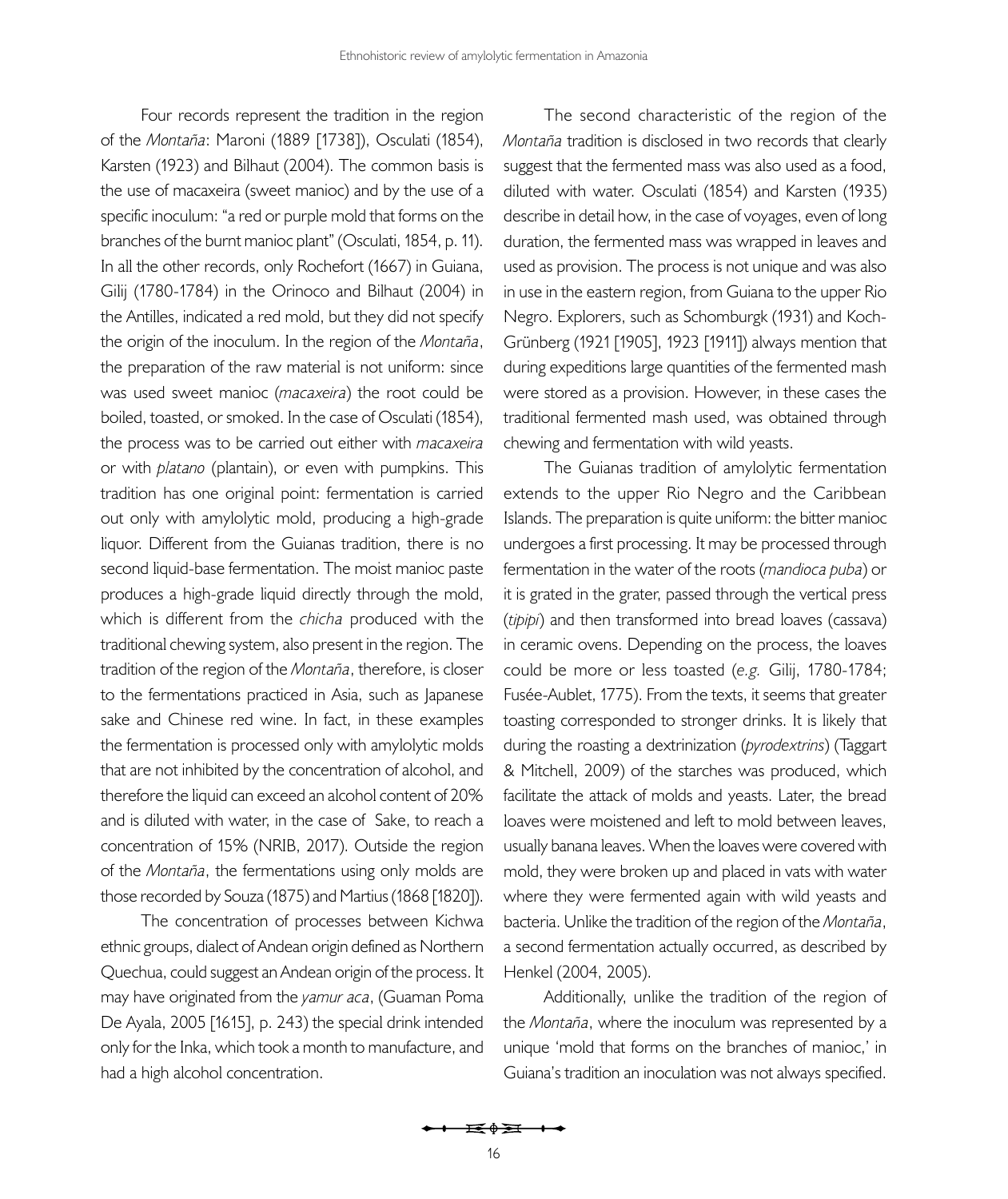[Henkel \(2005\)](#page-20-5) wrote that the leaves of a shrub identified as *Trema micrantha* (L.) Blume (Ulmaceae, *bishawad* in Wapishana) were used as a *Rhizopus* inoculum carrier between *parakari* batches, and the *Heliconia* leaves were used to enclose the cassava layers during the primary fermentation. [Farabee \(1924\)](#page-19-11) mentioned a certain shrub he misspelled as *bicawid*, instead of *bishawad* in Wapishana, and L. [Ramos \(2013\)](#page-21-2) called it *curumim*. For [Ferreira \(1888](#page-19-12)  [\[ca.1792\]\)](#page-19-12) and [Martius \(1868 \[1820\]\),](#page-20-8) the leaves added to the fermentation where *embauba* (*Cecropia* sp.). Of course, the leaves were not the inoculum itself, but as Henkel wrote, just an inoculum carrier. It is significant that the *Trema micrantha* (L.) was used in another indigenous Amazonian preparation. *Tarubá*, developed (C. [Ramos et al., 2015](#page-21-22)) by the Saterê-Mawê (Tupi), is a solid-state fermentation of cassava, which is used to prepare a food-drink. The analysis of microbiological and chemical characteristics carried out by C. [Ramos et al. \(2015\)](#page-21-22) showed no traces of amylolytic molds, and the amylolytic properties of fermentation were attributed to *Lb. plantarum*, *Bacillus subtilis*, *Bacillus amyloliquefaciens*, *Bacillus licheniformis*, *Bacillus* sp., and *Chitinophaga terrae*. Of course, the *T. micrantha* reused after the different fermentations represented just the transport vector of the molds, bacteria, and yeasts present in the previous fermentations.

In the Guianas tradition, often boiled sweet potatoes (*Ipomoea batata*) were added to the second fermentation. For some authors [\(Rochefort, 1667;](#page-21-13) Fusée-Aublet, 1775) the addition of sweet potatoes was used to avoid chewing or the first fermentation. In fact, sweet potatoes contain 4.2 grams of sugar per 100 grams of product [\(USDA, 2018](#page-22-0)), and these simple sugars can ease the start of fermentation processes. [Breton \(1999 \[1665\]](#page-19-17)) indirectly confirm the hypothesis stating in the definition: "*ouicou*: "drink"; fermented drink, cassava, by extension: drink party. Today [the term] is replaced in French Guyana by *cachiri*, from an Arawak word designating the sweet potato, ferment

used in the production of cassava beer." ([Breton, 1999](#page-19-17)   $[1665]$ , p. 263)<sup>11</sup>.

The Guianas tradition is uniform, and we can suppose that it has a single origin, probably from the Carib group. It is also shared, by explicit declaration of the witnesses, between the Arawaks and the Macuxis, as confirmed by [Farabee \(1924\).](#page-19-11) Recent evidence (L. [Ramos, 2013](#page-21-2); Villas-Bôas, 2016) shows the diffusion of this tradition up to Roraima among the Macuxi and to the upper Rio Negro, among the Ticunas.

In most names of beverages is not possible to find a meaning. Two names occur, with small variations, in different linguistic groups: *Parakari*, in 10 cases and *Pajuaru*, also in 10 cases. The linguistic similarity suggests a cultural transmission, in which, together with the process, the name was also transmitted. In 8 cases *Parakari* is present in Carib language groups, therefore the cultural transmission appears evident. The other two cases of Arawak occur among the Wapishana, today the Wapishana territory is enclosed between the Rio Branco valley in Brazil and the Rupununi valley in Guyana, surrounded by Carib groups. More problematic is the term *Pajauru*, which occurs among the Tukano, Ticuna, Carib and Arawak linguistic groups. The presence of the same term in different linguistic groups is the mirror of a region such as the upper Rio Negro, in which multilingualism (well portrayed by [Stradelli, 1929](#page-21-23)), partly justified by exogamous marriages, results in a diagonal transmission of names and customs.

As for the constancy of the names, it can be assumed that, as some observers have noted (*eg*. [Breton, 1999](#page-19-17) [\[1665\];](#page-19-17) [Gilij, 1780-1784](#page-19-9); [Farabee, 1924\)](#page-19-11), the preparation of the drink, more complex than the traditional one, was linked to a party and a dance, therefore its transmission took place culturally, and specific rites were associated with the preparation technique.

The concentration of amylolytic fermentation on the left side of the Amazon River would suggest that this

<sup>&</sup>lt;sup>11</sup> Translated from original in French.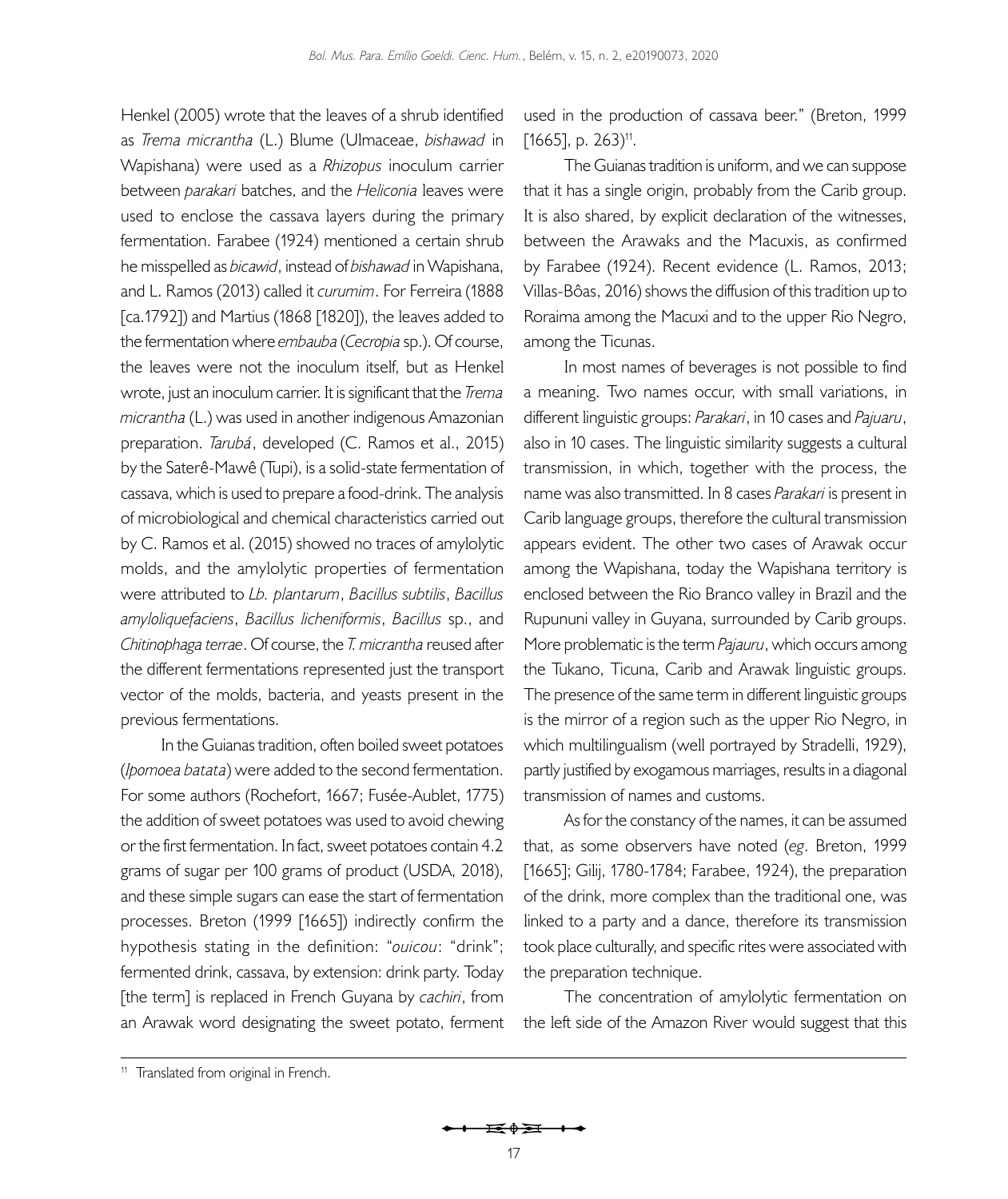process was common only to the region where bitter manioc was in use. [Erikson \(2004,](#page-19-7) p. 8), although he did not identified the meaning of the amylolytic fermentation process, seems to support this thesis when he write that, in the region of the bitter manioc, fermentation is obtained with the manioc put to mold in the air or in the water (*mandioca puba*). However, in the region the *Montaña*, the Napo, Jibarro and Zaparo, practiced amylolytic fermentation with sweet manioc.

The records outside these two large traditions are interesting because, although not very detailed, they show different methods of preparation.

In [Ferreira \(1888 \[ca.1792\]](#page-19-12)), the loaves of cassava bread are left to mold among *embauba* (*Cecropia* sp.) leaves for four or five days, after which they are put into large pots. The beverage may be drink immediately, when it is still sweet, or let it ferment further (*azedar*) if they want it to be strong. However, [Ferreira \(1888](#page-19-12)  [\[ca.1792\]\)](#page-19-12) does not indicate how much water was added to the cassava loaves.

[Souza's \(1875\)](#page-21-8) description of the process is detailed, and the fermentation process is clearly limited to amylolytic molds. The process followed the traditional preparation of loaves of cassava bread, moistened and covered with manioc leaves, and then protected with banana leaves. After three or four days, they recovered the cassava loaves and placeed them in large pots hermetically sealed with banana leaves. After two days, the fermentation produced a half *quartilho* (0.35 l) of a transparent liquid with the taste of white wine for each pot; it was a real alcoholic beverage. Later, the product, diluted with water, could be drunk immediately as a refreshing drink, or left to ferment, where it produced an intoxicating beverage. We are faced with a product of pure amylolytic fermentation, which may later be fermented with wild yeast.

[Martius' \(1868 \[1820\]\)](#page-20-8) description of the process is synthetic and does not allow us a precise interpretation. It is possible that what was described was an amylolytic fermentation. The interesting feature is that the fermentation

took place in a hole dug in the sand. This leads us to a traditional process of food storage for long-term preservation, already mentioned by the first reporters (*eg*. Acuña, 1891 [1641]; [Carvajal, 1894 \[1546\]](#page-19-25); [Maroni 1889 \[1738\]\)](#page-20-13) and generally not commented on later. However, [Osculati](#page-21-14) [\(1854\)](#page-21-14) and [Karsten \(1935\) m](#page-20-18)ention that food buried in the ground was traditionally used during long voyages.

A separate treatment requires a preparation using maize. This was ground, mostly in the *metate*, and turned into loaves steamed in a cornhusk, like the Andean *tamales* and the Brazilian *pamonha*. Once boiled, they were left to mold for a long time ([Gilij, 1780-1784\)](#page-19-9), for a fortnight ([Crevaux, 1883\)](#page-19-13), or for several months [\(Conzemius, 1932\)](#page-19-15). When it was necessary to prepare the drink, the maize loaves were melted in water and left to ferment. With this process, it was possible to avoid chewing, traditional in the Andean and lowlands' *chicha*.

Starting from this consideration, it is important to try to understand the origin and the meaning of the process.

Starches are concentrated energy and are sought as a source of nutrition for fungi, bacteria, yeasts, insects, and mammals. In hot and humid environments exposed to the air, both corn and manioc are attacked by molds and bacteria. These fermentation processes are spontaneous and universal (well known by anyone who has spent time in the Amazon rainforest) and lead to the inevitable decomposition of food. Studies from other tropical countries confirm that manioc dough and manioc chips are frequently contaminated by *Rhizopus sp*., *Aspergillus sp*., and *Monascus sp*. ([Amoa-Awua et al., 1997](#page-18-6); [Kaaya](#page-20-23)  [& Eboku, 2010](#page-20-23)). In some cases, molds are also used to enrich traditional foods. For example, in Nigeria *Rhizopus oryzae* is used to enrich manioc flour and *gari* with proteins. In Indonesia, *Rhizopus oryzae* was identified in traditional fermented dried manioc (*gathot*) and was assessed for its antioxidant capacity ([Sugiharto et al., 2016](#page-21-24)).

Indigenous use of amylolytic fermentation is the reasonable discovery of a natural process. In the Amazonian context, indigenous peoples discovered the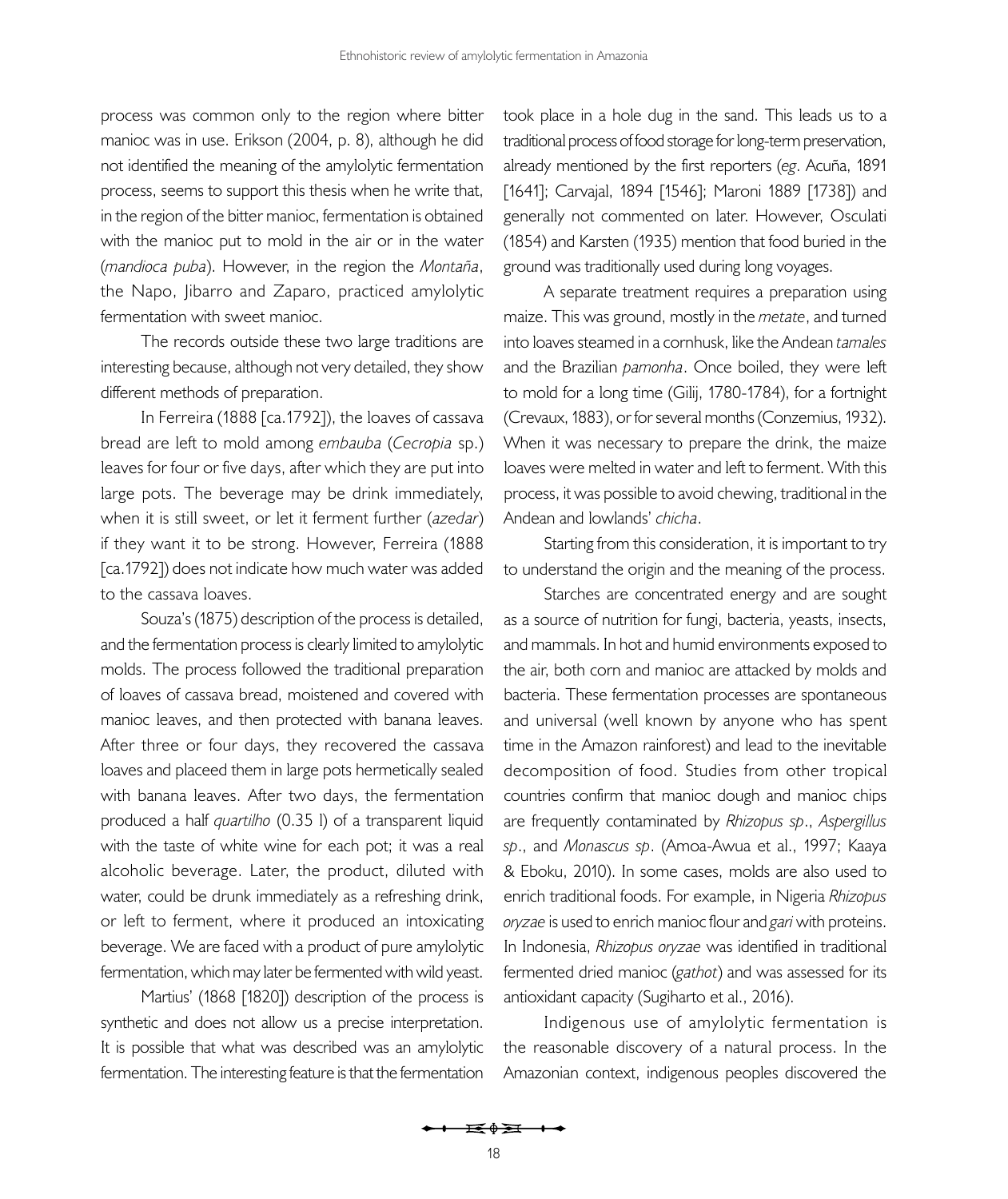process, and we have the records of several occurrences of its use throughout the area for alcoholic fermentation and the accidental production of sweet candies enjoyed by children. Today, the process was discovered simply because a scientist tested a process that had been described several times in detail, but never studied from a biological point of view. Had we the perseverance to scientifically test other processes that were used by indigenous peoples, we would probably discover the deeper nutritional meaning behind practices such as pit storage, storing manioc mash in leaves, or storage in the ground during voyages.

In an ethnohistorical study without experimentation, it is difficult to identify the processes exactly. In fact, all these processes were carried out using wild molds and yeasts coming from the environment, which are difficult to reproduce in the laboratory [\(Henkel, 2005;](#page-20-5) [Erikson, 2004\)](#page-19-7). Only tests in the field, and therefore in an environment similar to that described in these reports, would allow the identification of the fermentation agents and of the dynamics of the process.

### **CONCLUSION**

The results of this study show the almost universal diffusion of amylolytic fermentation in the Amazon and Orinoco basins. This discovery sheds new light on indigenous food habits, and in part is linked to the problem of the sustainability of populations in an environment once considered poor in resources. In reality, this, like other food production processes, represented an important component to ensuring a balanced diet in an environment that, although rich in resources, is extremely irregular with a strong seasonal distribution of resources and the presence of many toxic species. In this context, the richness of the fermentation processes used was essential for the formation of a balanced and healthy diet.

Faced with the rapid transformation of indigenous populations, it is essential to continue to carry out the study of traditional food production processes, both to understand forms of subsistence in the past and because

they may provide valuable information about the value of these processes to modern society.

# **ACKNOWLEDGMENTS**

Robespierre Sentella draw the map of the geographic distribution of amylolytic fermentation. Two anonymous reviewers offered important suggestion that improved the article.

## **REFERENCES**

- Acuña, C. (1891 [1641]). *Nuevo descubrimiento del gran rio de las Amazonas*. Madrid: Imprenta del Reyno.
- <span id="page-18-1"></span>Almeida, E. G., Rachid, C. T. C. C., & Schwan, R. F. (2007). Microbial population present in fermented beverage 'cauim' produced by Brazilian Amerindians. *International Journal of Food Microbiology*, *120*(1-2), 146-151. doi: [http://dx.doi.org/10.1016/j.](http://dx.doi.org/10.1016/j.ijfoodmicro.2007.06.020) [ijfoodmicro.2007.06.020](http://dx.doi.org/10.1016/j.ijfoodmicro.2007.06.020)
- <span id="page-18-6"></span>Amoa-Awua, W. K., Frisvad, J. C., Sefa-Dedeh, S., & Jakobsen, M. (1997). The contribution of moulds and yeasts to the fermentation of 'agbelima' cassava dough. *Journal of Applied Microbiology*, *83*(3), 288–296. doi: [https://doi.org/10.1046/](https://doi.org/10.1046/j.1365-2672.1997.00227.x) [j.1365-2672.1997.00227.x](https://doi.org/10.1046/j.1365-2672.1997.00227.x)
- <span id="page-18-0"></span>Ampe, F., & Brauman, A. (1995). Origin of enzymes involved in detoxification and root softening during cassava retting. *World Journal of Microbiology and Biotechnology, 11*, 178-182. doi: <https://doi.org/10.1007/BF00704644>
- <span id="page-18-5"></span>Arunachalam, C., & Narmadhapriya, D. (2011). Monascus fermented rice and its beneficial aspects: a new review. *Asian Journal of Pharmaceutical and Clinical Research,* 4(1), 29-31.
- <span id="page-18-4"></span>Balslev, H., Rios, M., Quezada, G., & Nantipa, B. (1997). *Palmas útiles en la Cordillera de los Huacamayos: etnobotánica de palmas de la comunidad Quichua de Santa Rita, Provincia del Napo, Ecuador*. Quito, Ecuador: PROBONA. Retrieved from: [https://www.researchgate.net/profile/Montserrat\\_Rios/](https://www.researchgate.net/profile/Montserrat_Rios/publication/283122653_Palmas_utiles_en_la_Cordillera_de_los_Huacamayos_provincia_del_Napo_Ecuador/links/562bc9ba08ae04c2aeb35761/Palmas-utiles-en-la-Cordillera-de-los-Huacamayos-provincia-del-Napo-Ecuad) publication/283122653 Palmas utiles en la Cordillera  $de$  los Huacamayos provincia del Napo Ecuador/ [links/562bc9ba08ae04c2aeb35761/Palmas-utiles-en-la-](https://www.researchgate.net/profile/Montserrat_Rios/publication/283122653_Palmas_utiles_en_la_Cordillera_de_los_Huacamayos_provincia_del_Napo_Ecuador/links/562bc9ba08ae04c2aeb35761/Palmas-utiles-en-la-Cordillera-de-los-Huacamayos-provincia-del-Napo-Ecuad)[Cordillera-de-los-Huacamayos-provincia-del-Napo-Ecuador.pdf](https://www.researchgate.net/profile/Montserrat_Rios/publication/283122653_Palmas_utiles_en_la_Cordillera_de_los_Huacamayos_provincia_del_Napo_Ecuador/links/562bc9ba08ae04c2aeb35761/Palmas-utiles-en-la-Cordillera-de-los-Huacamayos-provincia-del-Napo-Ecuad)
- <span id="page-18-2"></span>Barghini, A. (2004). O milho na América do Sul pré-colombiana: uma história natural. *Pesquisas Antropologia*, *61*, 1-160.
- Barghini, A. (2018). Cauim: entre comida e ebriedade. *Boletim do Museu Paraense Emílio Goeldi. Ci*ê*ncias Humanas, 13*(3), 561- 571. doi:<https://doi.org/10.1590/1981.81222018000300005>
- <span id="page-18-3"></span>Bilhaut, A.-G. (2004). L'adieu Aux Zápara. In P. Erikson (Ed.), *La pirogue ivre: Bières traditionnelles en Amazonie* (pp. 87-90). Musée français de la Brasserie: Saint-Nicolas de Port.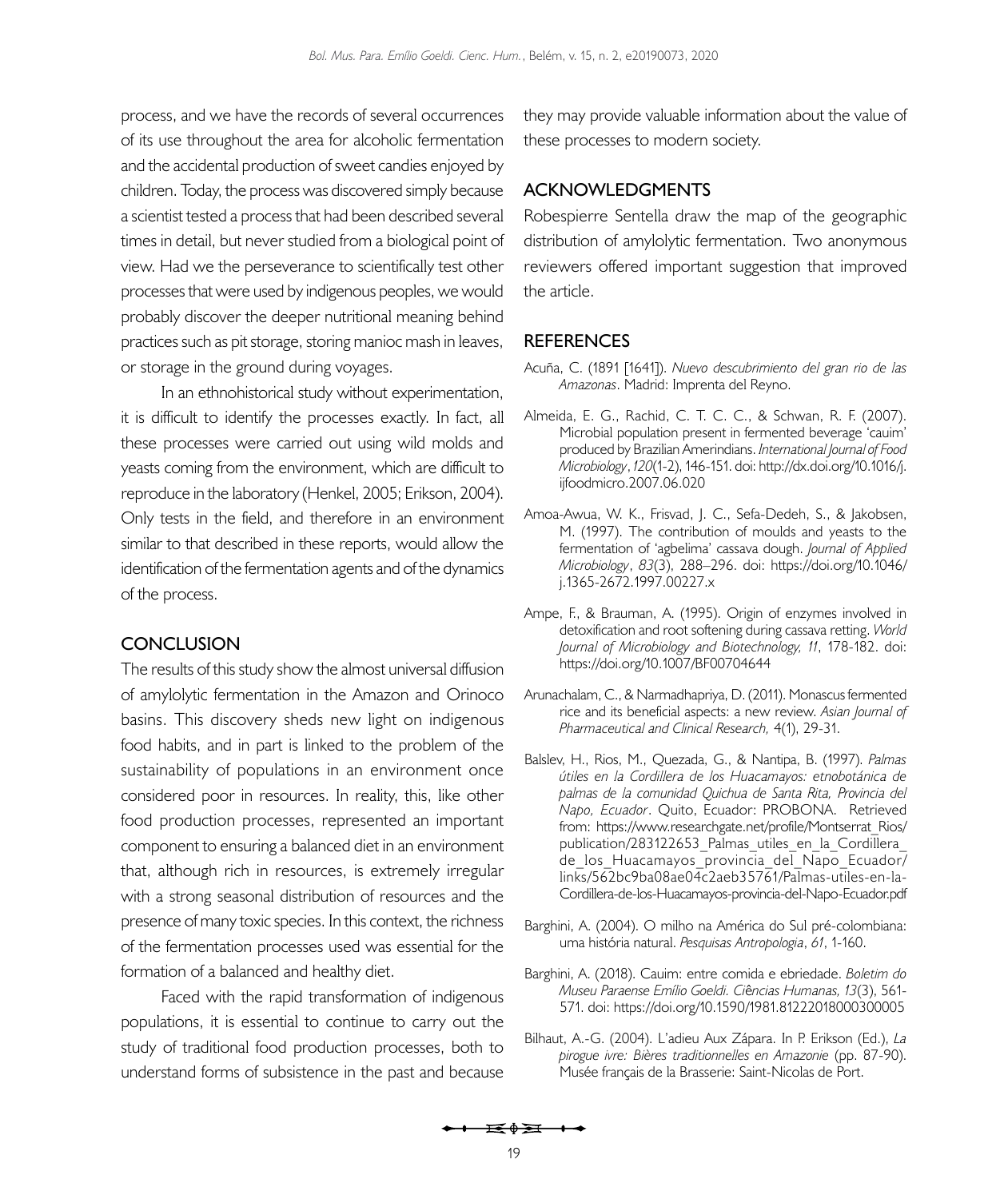- <span id="page-19-0"></span>Borges, J. L. (1954). *Historia universal de la infamia*. Buenos Aires: Emecé Editores.
- <span id="page-19-17"></span>Breton, R. P. R. (1999 [1665]). *Dictionnaire caraïbe francais*. Paris: Karthala.
- <span id="page-19-23"></span>Camargo, E. (2004). Recettes de bière des Wayana (Guyane Française, Brésil, Surinam). In P. Erikson (Ed.), *La pirogue ivre: Bières traditionnelles en Amazonie* (pp. 141-142). Saint-Nicolas de Port: Musée Français de la Brasserie.
- <span id="page-19-6"></span>Campbell-Platt, G. (1987). *Fermented foods of the world: a dictionary and guide*. London, Boston, Durban: Butterworth.
- <span id="page-19-24"></span>Carneiro, R. L. (2000). The evolution of the Tipipí. In G. M. Feinman & L. Manzanilla (Eds.), *Cultural evolution: contemporary viewpoints* (pp. 61-91). New York: Kluwer Academic/Plenum Publishers.
- <span id="page-19-25"></span>Carvajal, G. (1894 [1546]). *Descubrimiento del rio de las Amazonas*. Medina: José Toribio.
- <span id="page-19-4"></span>Colehour, A. M., Meadow, J. F., Liebert, M. A., Cepon-Robins, T. J., Gildner, T. E., Urlacher, S. S., . . . Bohannan, B. J. M. (2014). Local domestication of lactic acid bacteria via cassava beer fermentation. *PeerJ*, 2, e479. doi: <http://dx.doi.org/10.7717/peerj.479>
- <span id="page-19-20"></span>Conzemius, E. (1928). Ethnographical notes on the black Carib. *American Anthropologist: New Series, 30*(2), 183-205. doi: <https://doi.org/10.1525/aa.1928.30.2.02a00010>
- <span id="page-19-15"></span>Conzemius, E. (1932). Ethnographical survey of the Miskito and Sumu Indians of Honduras and Nicaragua. *Bulletin Smithsonian Institution. Bureau of American Ethnology, 106*, 1-191.
- <span id="page-19-1"></span>Cooper, J. M. (1949). Narcotics and intoxicants. In J. H. Steward (Ed.), *Handbook of South American Indians* (Vol. 5, pp. 525- 558). Washington: United States Government Printing Office.
- <span id="page-19-13"></span>Crevaux, J. (1883). *Voyages dans l'Amérique du Sud*. Paris: Librairie Hachette.
- <span id="page-19-2"></span>Cutler, H. C., & Cardenas, M. (1947). Chicha, a native south American beer*. Botanical Museum Leaflets, Harvard University, 13*(3), 33-37.
- <span id="page-19-10"></span>Daniel, J. (2004 [1750]). *Tesouro descoberto no máximo Rio Amazonas*. Rio de Janeiro: Contraponto.
- <span id="page-19-14"></span>De Booy, T. (1918). The people of the mist: an account of exploration in Venezuela. *The Museum Journal, 9*(3-4), 183-224. Retrieved from: [https://www.penn.museum/documents/publications/](https://www.penn.museum/documents/publications/journal/09-3and4/people_of_mist.pdf) [journal/09-3and4/people\\_of\\_mist.pdf](https://www.penn.museum/documents/publications/journal/09-3and4/people_of_mist.pdf)
- <span id="page-19-3"></span>Dufour, D. L. (1985). Manioc as a dietary staple: implications for the budgeting of time and energy in the northwest Amazon. In D. J. Cattle & K. H. Schwerin (Eds.), *Food energy in tropical ecosystems* (pp. 1-20)*.* Gordon and Breach: New York.
- <span id="page-19-19"></span>Du Tertre, J.-B. (1654). *Histoire generale des isles des Christophe, de la Gvadelovpe, de la Martiniqve et avtres dans l'Amériqve. Où l'on verra l'eftabliffement des colonies françoifes, dans ces ifles; leurs guerres Ciuiles & eftrangeres, & tour ce quife paffe dans les voyages & retours des Indes*. Paris: J. Langlois.
- <span id="page-19-16"></span>Elias, M., Rival, L., & Mckey, D. (2000). Perception and management of cassava (*Manihot esculenta* Cranz) diversity among Makushi Amerindians of Guiana (South America). *Journal of Ethobiology, 20*(2), 239-265.
- <span id="page-19-7"></span>Erikson, P. (Ed.). (2004). *La pirogue ivre. Bières traditionnelles en Amazonie.* Saint-Nicolas de Port: Musée Français de la Brasserie.
- <span id="page-19-21"></span>Farabee, W. C. (1918). *The central Arawaks* (Vol. 9). Philadelphia: University of Pennsylvania, The University Museum Anthropological Publications.
- <span id="page-19-11"></span>Farabee, W. C. (1924). *The Central Caribs* (Anthropological Publications, Vol. 10). Philadelphia: The University Museum.
- <span id="page-19-12"></span>Ferreira, A. R. (1888 [ca.1792]). Diário da viagem Philosophica. In *Revista trimestral do Instituto Histórico e Geographico Brazileiro* (Tom. 51, p. 91). Rio de Janeiro: Typographia Lithographia e Encadernação a vapor de Laemmert. Retrieved from: [https://](https://ia800302.us.archive.org/8/items/revistadoinstit02bragoog/revistadoinstit02bragoog.pdf) [ia800302.us.archive.org/8/items/revistadoinstit02bragoog/](https://ia800302.us.archive.org/8/items/revistadoinstit02bragoog/revistadoinstit02bragoog.pdf) [revistadoinstit02bragoog.pdf](https://ia800302.us.archive.org/8/items/revistadoinstit02bragoog/revistadoinstit02bragoog.pdf)
- Fusée-Aublet, J. B. C. (1775). *Histoire des plantes de la Guiane Françoise: rangées suivant la méthode sexuelle, avec plusieurs mémoires sur différens objects intéressans, relatifs à la culture & au commerce de la Guiane Françoise, & une notice des plantes de l'Isle-de-France*. Londres: P.-F. Didot Jeune.
- <span id="page-19-9"></span>Gilij, F. S. (1780-1784). *Saggio di storia americana, o sia, Storia naturale, civile, e sacra, de regni, e delle provincie spagnuole di terra-ferma nell'America meridionale*. Roma: Luigi Perego erede Salvioni stampator Vaticano nella Sapienza.
- <span id="page-19-8"></span>Gillin, J. (1948). Tribes of the Guianas and the left Amazon tributaries Tribes of the Guianas. In J. H. Steward (Ed.), *Handbook of South American Indians* (Vol. 3, pp. 799-860). Washington: United States Government Printing Office.
- <span id="page-19-5"></span>Gomes, C. O., Lacerda, I. C. A., Libkind, D., Lopes, C., Barriga, E. J. C., & Rosa, C. A. (2009). Traditional foods and beverages from South America: microbial communities and production strategies. In J. Krause & O. Fleischer (Eds.), *Industrial Fermentation* (pp. 2-37). New York: Nova Science Publishers.
- <span id="page-19-18"></span>Guppy, N. (1958). *Wai-Wai: through the forests north of the Amazon*. Londres: Penguin.
- <span id="page-19-22"></span>Guppy, N. (2004). Le service de la bière chez les Wai-Wai et autres Caribes de Guyana et du Brésil. In P. Erikson (Ed.), *La pirogue ivre. Bières traditionnelles en Amazonie* (pp. 139-140). Saint-Nicolas de Port: Musée français de la Brasserie.

<del>is≬∑ +</del>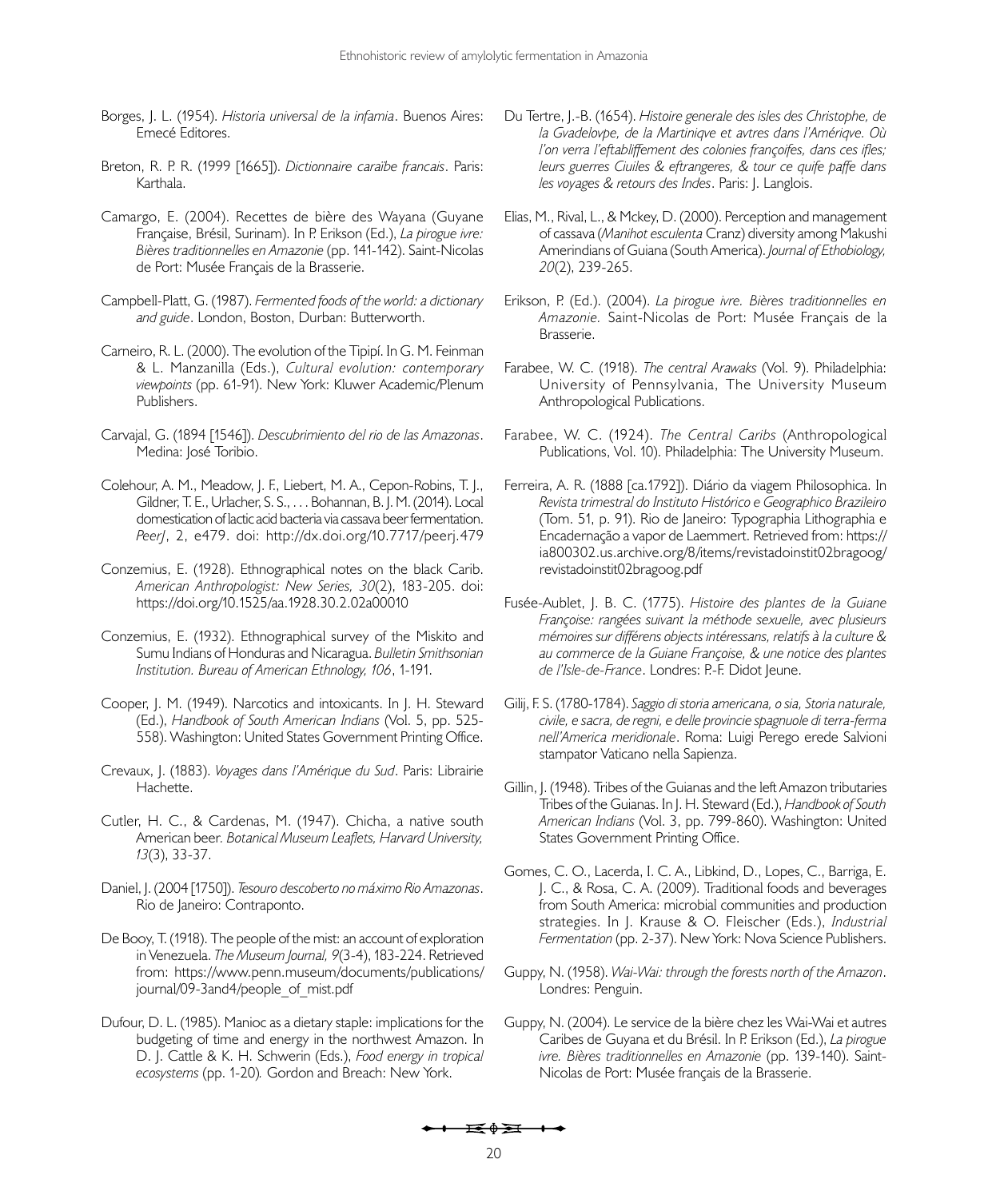- <span id="page-20-15"></span>Grenand, F. (1972). *L'Art· et les techniques culinaire des Indiens Wayapi de Guyane Française* (Doctoral dissertation). Institut d'Ethnologie, Paris. Retrieved from: [http://](http://horizon.documentation.ird.fr/exl-doc/pleins_textes/divers11-09/16731.pdf) [horizon.documentation.ird.fr/exl-doc/pleins\\_textes/](http://horizon.documentation.ird.fr/exl-doc/pleins_textes/divers11-09/16731.pdf) [divers11-09/16731.pdf](http://horizon.documentation.ird.fr/exl-doc/pleins_textes/divers11-09/16731.pdf)
- <span id="page-20-19"></span>Grenand, F. (2004). Cachiri: un art de vivre Chez Les Wayãpi. In P. Erikson (Ed.), *La pirogue ivre. Bières traditionnelles en Amazonie* (pp. 13-24). Saint-Nicolas de Port: Musée Français de la Brasserie.
- <span id="page-20-12"></span>Grillet, J., & Bechamel, F. (1698). *A journal of the travels of John G. Grillet and Francis Bechamel into Guiana in the year 1674*. London: S. Buckley.
- <span id="page-20-22"></span>Guaman Poma De Ayala, F. (2005 [1615]). *Nueva Coronica y Buen Gobierno*. Lima: Fondo Cultura Económica.
- <span id="page-20-11"></span>Gumilla, J. (2001 [1791]). *Historia natural, civil y geográfica de las naciones situadas en las riveras del río Orinoco*. Alacant: Biblioteca Virtual Miguel de Cervantes.
- <span id="page-20-3"></span>Haard, N. F., Odunfa, S. A., Lee, C.-H., Quintero-Ramírez, R., Lorence-Quiñones, A., & Wacher-Radarte, C. (1999). *Fermented cereals, a global perspective* (No. 138). Rome: FAO Agricultural Services Bulletin.
- <span id="page-20-10"></span>Harris, M. (1976). History and significance of the emic/etic distinction. *Annual Review of Anthropology, 5*, 329-350.
- <span id="page-20-4"></span>Henkel, T. W. (2004). Manufacturing procedures and microbiological aspects of Parakari, a Novel Fermented Beverage of the Wapisiana Amerindians of Guyana. *Economic Botany, 58*(1), 25-37. doi: [https://doi.org/10.1663/0013-](https://doi.org/10.1663/0013-0001(2004)058[0025:MPAMAO]2.0.CO;2) [0001\(2004\)058\[0025:MPAMAO\]2.0.CO;2](https://doi.org/10.1663/0013-0001(2004)058[0025:MPAMAO]2.0.CO;2)
- <span id="page-20-5"></span>Henkel, T. W. (2005). Parakari, an indigenous fermented beverage using amylolytic Rhizopus in Guyana. *Mycologia, 97*(1), 1-11. doi: <https://doi.org/10.3852/mycologia.97.1.1>
- <span id="page-20-16"></span>Journet, N. (2004). Bière et obstétrique symbolique chez les Curripaco d'Amazonie colombienne. In P. Erikson (Ed.), *La pirogue ivre: Bières traditionnelles en Amazonie* (p. 119). Saint-Nicolas de Port: Musée Français de la Brasserie.
- <span id="page-20-23"></span>Kaaya, A. N., & Eboku, D. (2010). Mould and Aflatoxin Contamination of Dried Cassava Chips in Eastern Uganda: Association with Traditional Processing and Storage Practices. *Journal of Biological Sciences, 10*(8), 718-729. doi: [http://](http://dx.doi.org/10.3923/jbs.2010.718.729) [dx.doi.org/10.3923/jbs.2010.718.729](http://dx.doi.org/10.3923/jbs.2010.718.729)
- <span id="page-20-14"></span>Karsten, R. (1923). Blood revenge, war, and Victory Feasts Among the Jibaro Indians of eastern Ecuador. *Smithsonian Institution Bureau of American Ethnology Bulletin, 79*, 1-91.
- <span id="page-20-18"></span>Karsten, R. (1935). *The head hunters of Western Amazonas: the life and culture of the Jíbaro Indians of Eastern Ecuador and Perú*  (Vol. 7). Elsingfors: Societas Scientiarum Litterarum.
- Koch-Grünberg, T. (1923 [1911]). *Vom Roraima zum Orinoco: ergebnisse einer reise in Nordbrasilien und Venezuela in den jahren 1911–1913*. Stuttgart: Strecker und Schröder.
- Koch-Grünberg, T. (1921 [1905]). *Zwei Jahre unter den Indianern: reisen in Nordwest-Brasilien 1903-1905*. Germany: Graz, Akademische Druck-u. Verlagsanstalt.
- <span id="page-20-0"></span>La Barre, W. (1970). Old and new world narcotics: a statistical question and an ethnological reply. *Economic Botany, 24*(1), 73-80. doi: https://doi.org/10.1007/BF02860640
- <span id="page-20-7"></span>Lee, C. H. (1999). Cereal fermentations in Countries of the Asia-Pacific Region. In N. F. Haard, S. A. Odunfa, C.-H. Lee, R. Quintero-Ramírez, A. Lorence-Quiñones & C. Wacher-Radarte, *Fermented cereals, a global perspective* (Pt. 3). Rome: FAO Agricultural Services Bulletin.
- <span id="page-20-13"></span>Maroni, P. (1889 [1738]). *Noticias auténticas del famoso río Marañón y misión apostólica de la Compañía de Jesús de la provincia de Quito en los dilatados bosques de dicho río / escríbalas por los años 1738 un Misionero de la misma compañía*. Madrid: Establecimiento Tipográfico Fortanet.
- <span id="page-20-8"></span>Martius, K. F. P. (1868 [1820]). *Beiträge zur Ethnographie und Sprachenkunde Amerika's zumal Brasiliens*. Leipzig: F. Fleischer.
- <span id="page-20-17"></span>Mello Moraes, A. J. (1858-1863). *Corographia historica, chronographica, genealogica, nobiliaria, e politica do imperio do Brasil*. Rio de Janeiro: Typ. Americana de J. Soares de Pinho.
- <span id="page-20-20"></span>Metraux, A. (1928). *La civilization Matérielle des tribus Tupi-Guarany*. Paris: Librarie Orientaliste Paul Geuthner.
- Métraux, A., & Kirchhoff, P. (1948). The northeastern extension of Andean culture. In J. H. Steward (Ed.), *Handbook of South American Indians* (Vol. 4, pp. 349-368). Washington: United States Government Printing Office.
- <span id="page-20-2"></span>Montagnac, J. A., Davis, C. R., & Tanumihardjo, S. A. (2009). Nutritional value of cassava for use as a staple food and recent advances for improvement. *Comprehensive Reviews: In Food Science and Food Safety, 8*(3), 181-194. doi: [https://doi.](https://doi.org/10.1111/j.1541-4337.2009.00077.x) [org/10.1111/j.1541-4337.2009.00077.x](https://doi.org/10.1111/j.1541-4337.2009.00077.x)
- <span id="page-20-1"></span>Moore, J. D. (1989). Pre-Hispanic beer in Coastal Peru: technology and social context of prehistoric production. *American Anthropologist, 91*(3), 682-695.
- <span id="page-20-9"></span>Murdock, G. P. (1981). *Atlas of world cultures*. Pittsburgh: University of Pittsburgh Press.
- <span id="page-20-21"></span>National Research Institute of Brewing (NRIB). (2017). *The story of Sake*. Retrieved from: [https://www.nrib.go.jp/English/sake/](https://www.nrib.go.jp/English/sake/pdf/SakeNo01_en.pdf) [pdf/SakeNo01\\_en.pdf](https://www.nrib.go.jp/English/sake/pdf/SakeNo01_en.pdf)
- <span id="page-20-6"></span>Orbigny, A. D. (1859). *Voyage dans l' Amérique Meridionale*. Paris: Chez P. Bertrand, Editeur.

<del>is≬d i +</del>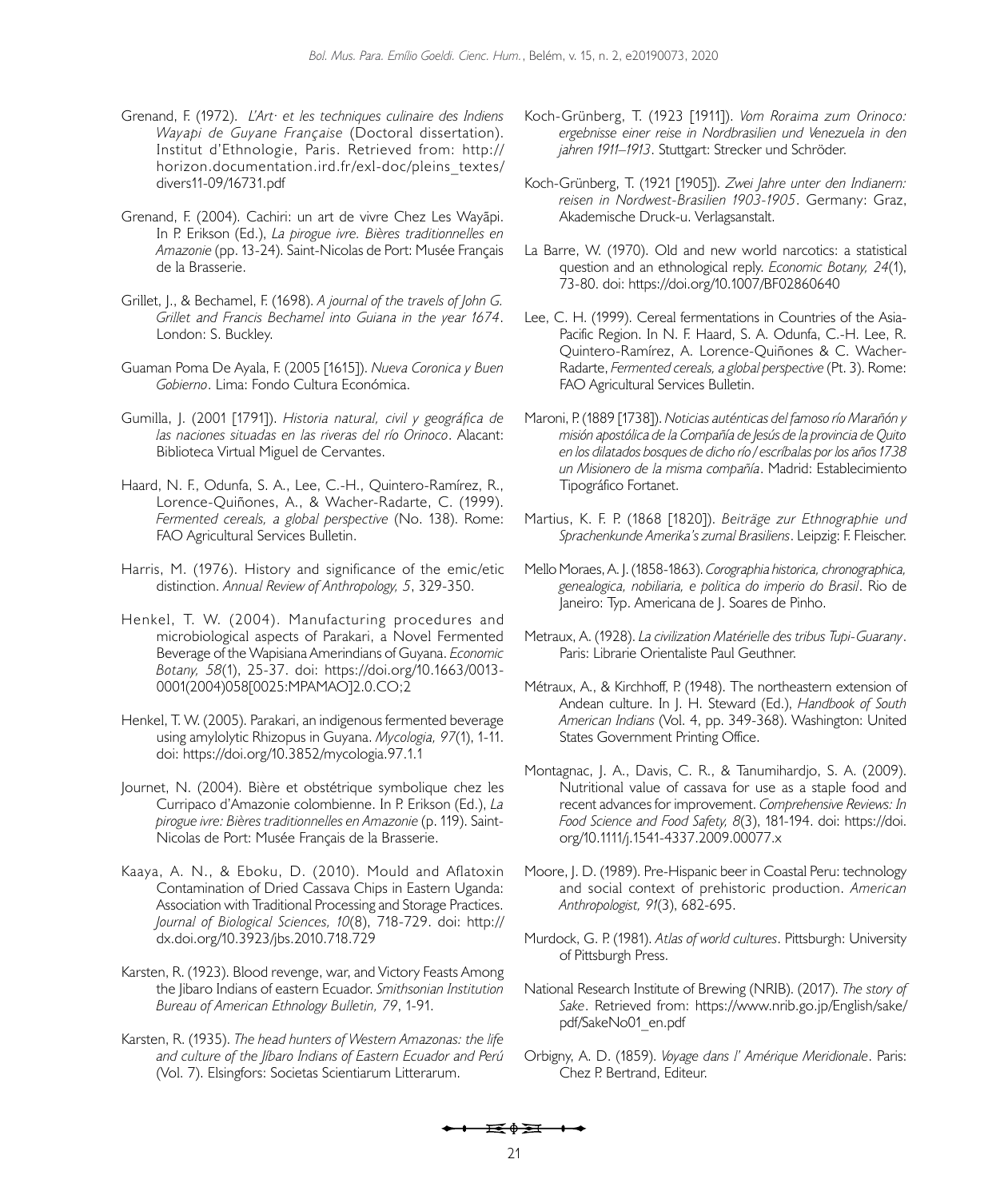- <span id="page-21-14"></span>Osculati, G. (1854). *Esplorazione delle regioni equatoriali lungo il Napo ed il fiume delle Amazzoni frammento di un viaggio fatto nelle due Americhe negli anni 1846-48* (2nd ed.). Milano: Fratelli Centenari.
- <span id="page-21-1"></span>Padmaja, G., & Steinkraus, K. H. (1995). Cyanide detoxification in cassava for food and feed uses. *Critical Reviews in Food Science and Nutrition, 35*(4), 299-339. doi: [https://doi.](https://doi.org/10.1080/10408399509527703) [org/10.1080/10408399509527703](https://doi.org/10.1080/10408399509527703)
- <span id="page-21-17"></span>Park, K. H., Liu, Z., Park, C.-S., & Ni, L. (2016). Microbiota associated with the starter cultures and brewing process of traditional Hong Qu glutinous rice wine. *Food Science and Biotechnology, 25*(3), 649-658. doi: [https://doi.org/10.1007/](https://doi.org/10.1007/s10068-016-0115-6) [s10068-016-0115-6](https://doi.org/10.1007/s10068-016-0115-6)
- <span id="page-21-12"></span>Peckolt, T. (1878). *História das plantas alimentares e de gozo do Brasil: milho e mandioca.* Rio de Janeiro: Eduardo & Henrique Lammert.
- <span id="page-21-22"></span>Ramos, C. L., De Sousa, E. S., Ribeiro, J., Almeida, T. M., Santos, C. C., Abegg, M. A., & Schwan, R. F. (2015). Microbiological and chemical characteristics of tarubá, an indigenous beverage produced from solid cassava fermentation. *Food Microbiology*, *49*, 182-188. doi:<https://doi.org/10.1016/j.fm.2015.02.005>
- <span id="page-21-2"></span>Ramos, L. D. S. (2013). *A Mulher Indígena no processo de formação social e cultural e a construção de propostas curriculares para a escola na comunidade indígena Araçá da Serra / T. I. Raposa Serra do Sol* (Master's thesis). Universidade Federal do Amazonas, Amazonas. Retrieved from: [http://tede.ufam.edu.br/](http://tede.ufam.edu.br/bitstream/tede/4281/2/Disserta%C3%A7%C3%A3o%20-%20L%C3%A9ia%20da%20Silva%20Ramos.pdf) [bitstream/tede/4281/2/Disserta%C3%A7%C3%A3o%20](http://tede.ufam.edu.br/bitstream/tede/4281/2/Disserta%C3%A7%C3%A3o%20-%20L%C3%A9ia%20da%20Silva%20Ramos.pdf) [-%20L%C3%A9ia%20da%20Silva%20Ramos.pdf](http://tede.ufam.edu.br/bitstream/tede/4281/2/Disserta%C3%A7%C3%A3o%20-%20L%C3%A9ia%20da%20Silva%20Ramos.pdf)
- <span id="page-21-6"></span>Ramos Amaral, M. V. (2019). *Os Ingarikó e a religião Areruya* (Doctoral dissertation). Museu Nacional da Universidade Federal do Rio de Janeiro, Rio de Janeiro.
- <span id="page-21-3"></span>Rigo, N. (2013, June 5). Pajuaru ou paiauaru é e sempre será o produto de fermentação da mandioca. *O Estado de São Paulo*. Retrieved from: [https://paladar.estadao.com.br/noticias/](https://paladar.estadao.com.br/noticias/bebida,paiauaru-e-de-mandioca,10000009846) [bebida,paiauaru-e-de-mandioca,10000009846](https://paladar.estadao.com.br/noticias/bebida,paiauaru-e-de-mandioca,10000009846)
- <span id="page-21-16"></span>Rival, L., & Mckey, D. (2008). Domestication and diversity in manioc (*Manihot esculenta* Crantz ssp. esculenta, Euphorbiaceae). *Current Anthropology, 49*(6), 1119-1128. doi: <https://doi.org/10.1086/593119>
- <span id="page-21-5"></span>Rival, L. (2015). *Documenting food processing: "Chaîne opératoire" & Ethnographic inquiry*. Retrieved from: [http://www.open.](http://www.open.ac.uk/ccig/sites/www.open.ac.uk.ccig/files/FOR-WEBPAGE-UPLOAD_RivalMethodsOnMove1115.pdf) [ac.uk/ccig/sites/www.open.ac.uk.ccig/files/FOR-WEBPAGE-](http://www.open.ac.uk/ccig/sites/www.open.ac.uk.ccig/files/FOR-WEBPAGE-UPLOAD_RivalMethodsOnMove1115.pdf)[UPLOAD\\_RivalMethodsOnMove1115.pdf](http://www.open.ac.uk/ccig/sites/www.open.ac.uk.ccig/files/FOR-WEBPAGE-UPLOAD_RivalMethodsOnMove1115.pdf)
- <span id="page-21-4"></span>Rival, L. (2016). L'imbrication des processus vitaux et des processus techniques dans la gestion et la préparation du manioc chez les Makushi de Yupukari (Guyana). *Les actes de colloques du musée du quai Branly Jacques Chirac*. Retrieved from: [https://](https://journals.openedition.org/actesbranly/675#quotation) [journals.openedition.org/actesbranly/675#quotation](https://journals.openedition.org/actesbranly/675#quotation)
- <span id="page-21-13"></span>Rochefort, C. (1667). *Histoire naturelle et morale des iles Antilles de l'Amérique. Enrichie de plusieurs belles figures des raretez qui y sont décrites. Avec un vocabulaire caraïbe*. Lyon: Christofle Fourmy.
- <span id="page-21-10"></span>Roth, W. (1924). An introductory study of the arts, crafts, and customs of the Guiana Indians. In Bureau of American Ethnology (Ed.), *Thirty-eighth Annual Report of the Bureau of American Ethnology to the Secretary of the Smithsonian Institution, 1916-1917* (pp. 25-720)*.* Washington: Forgotten Books.
- <span id="page-21-11"></span>Roth, W. (1929). Additional studies of the arts, crafts, and customs of the Guiana Indians. *Bureau of American Ethnology Bulletin*, (91), 1-110.
- <span id="page-21-15"></span>Rouse, I. (1948-1959). The Carib. In J. H. Steward (Ed.), *Handbook of South American Indians* (Vol. 1-7, pp. 547-567). Smithsonian Institution Bureau of American Ethnology. Washington: United States Government Printing Office.
- <span id="page-21-19"></span>Sandor, E. K. (2012). *The art of fermentation: an in-depth exploration of essential concepts and processes from around the world*. Withe River Junction, VT: Chelsea Green Publishing.
- <span id="page-21-20"></span>Schomburgk, R. H. (1931). *Voyage in Guiana and upon the Shores of the Orinoco during the Years 1835–'39*. British Guiana: Argosy Co.
- <span id="page-21-0"></span>Schwerin, K. H. (1971). The bitter and the sweet, some implications of techniques for preparing manioc. Paper presented at the 1971. *Annual Meeting American Anthropological Assn. New York, New York.*
- <span id="page-21-8"></span>Souza, F. B. (1875). *Pará e Amazonas: pelo encarregado dos trabalhos ethnographicos* (Commissão do Madeira, Pt. 2). Rio de Janeiro: Typographia Nacional.
- <span id="page-21-7"></span>Steinkraus, K. H. (1983). *Handbook of Indigenous Fermented Foods* (3rd ed.).New York: CRC Press.
- <span id="page-21-9"></span>Steward, J. H. (Ed.). (1948-1959). *Handbook of South American Indians* (Vol. 1-7). Smithsonian Institution Bureau of American Ethnology. Washington: United States Government Printing Office.
- <span id="page-21-23"></span>Stradelli, E. (1929). Vocabulário Nheengatu-Português e Português-Nheengatu. *Revista do Instituto Histórico e Geográfico Brasileiro, 158*(104).
- <span id="page-21-24"></span>Sugiharto, S., Yudiarti, T., & Isroli, I. (2016). Assay of antioxidant potential of two filamentous fungi isolated from the Indonesian fermented dried cassava. *Antioxidants, 5*(1), 1-6. doi: [https://doi.](https://doi.org/10.3390/antiox5010006) [org/10.3390/antiox5010006](https://doi.org/10.3390/antiox5010006)
- <span id="page-21-21"></span>Taggart, P., & Mitchell, J. R. (2009). Starch. In G. O. Phillips & P. A. Williams (Eds.), *Handbook of hydrocolloids* (2nd ed., pp. 108-141). Cambridge: Woodhead Publishing.
- <span id="page-21-18"></span>Takeshita, R., Saigusa, N., & Teramoto, Y. (2016). Production and antioxidant activity of alcoholic beverages made from various cereal grains using *Monascus purpureus* NBRC 5965. *Journal of the Institute of Brewing, 122*(2), 350-354. doi: [https://doi.](https://doi.org/10.1002/jib.316) [org/10.1002/jib.316](https://doi.org/10.1002/jib.316)

<del>is≬∑ +</del>